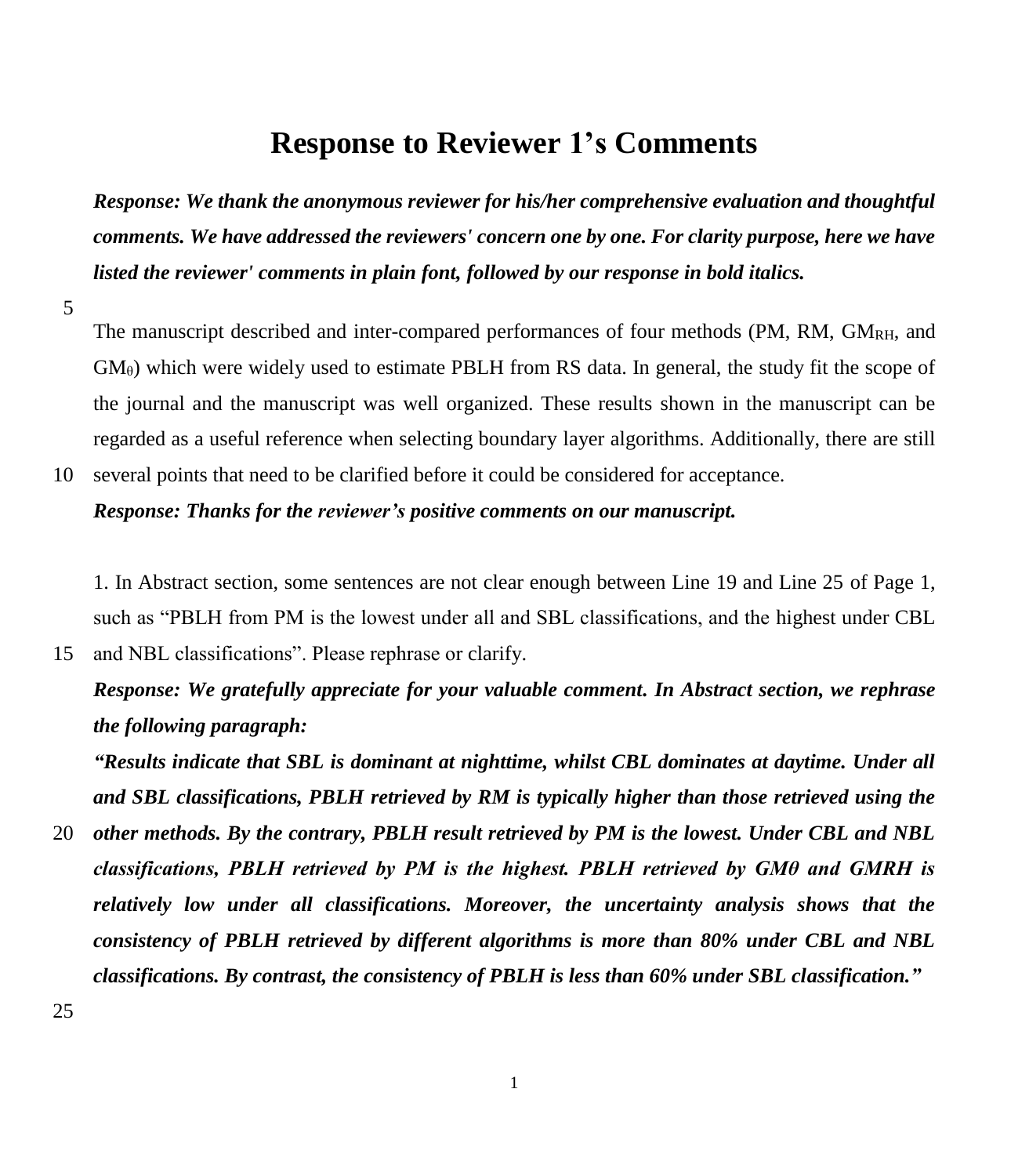2. The study focused on estimating the performances of four PBLH calculation methods. But, in the Introduction section, the description of the advance of the subject (namely, the various comparison and estimation of PBLH methods in existing research) is not sufficient enough.

*Response: Per your kind suggestion. We have made a further comparative study on the existing* 5 *PBLH inversion methods, which have been added to the Introduction section in the revised* 

*manuscript.*

3. How much data were used in the study obtained from sites of Beijing, Wuhan, Changsha at 0600 UTC? Since the 0600 UTC is afternoon at local, there should be more CBL and NBL cases in these 10 three cities (as shown in Figure 1 and Page 6 Line 1-2).

*Response: We gratefully appreciate for your valuable comment. In this study, the RS data of Beijing, Wuhan and Changsha sites at 0600 UTC accounted for 13.17%, 2.15% and 2.16% of the data of their respective sites respectively. The proportion of RS data at 0600 UTC is very small, except at 0600 UTC, where CBL is dominant, and from other times as well as the overall time, SBL is still*  15 *dominant, as shown in Figure 2.*

4. In addition to the TIL, have any additional indicators been added to filter data in order to remove cases under extreme weather conditions? Will the extreme weather, such as rain, snow, fog and storms, impact on the estimation of the boundary layer for RS data?

- 20 *Response: We gratefully appreciate for your valuable comment. This study focuses on comparing the performance of the retrieval methods. The presence or absence of cloud rejection and some weather extremes do not have a significant impact on the evaluation process in this study, as the evaluation is carried out under the same conditions. Zhang et al. (2020) compared the mean PBLHs under clear and cloudy conditions and found that the diurnal variation of PBLH is stronger under*
- 25 *clear conditions than under cloudy conditions, but the trend of PBLH variation was consistent and the difference in PBLH was not significant.*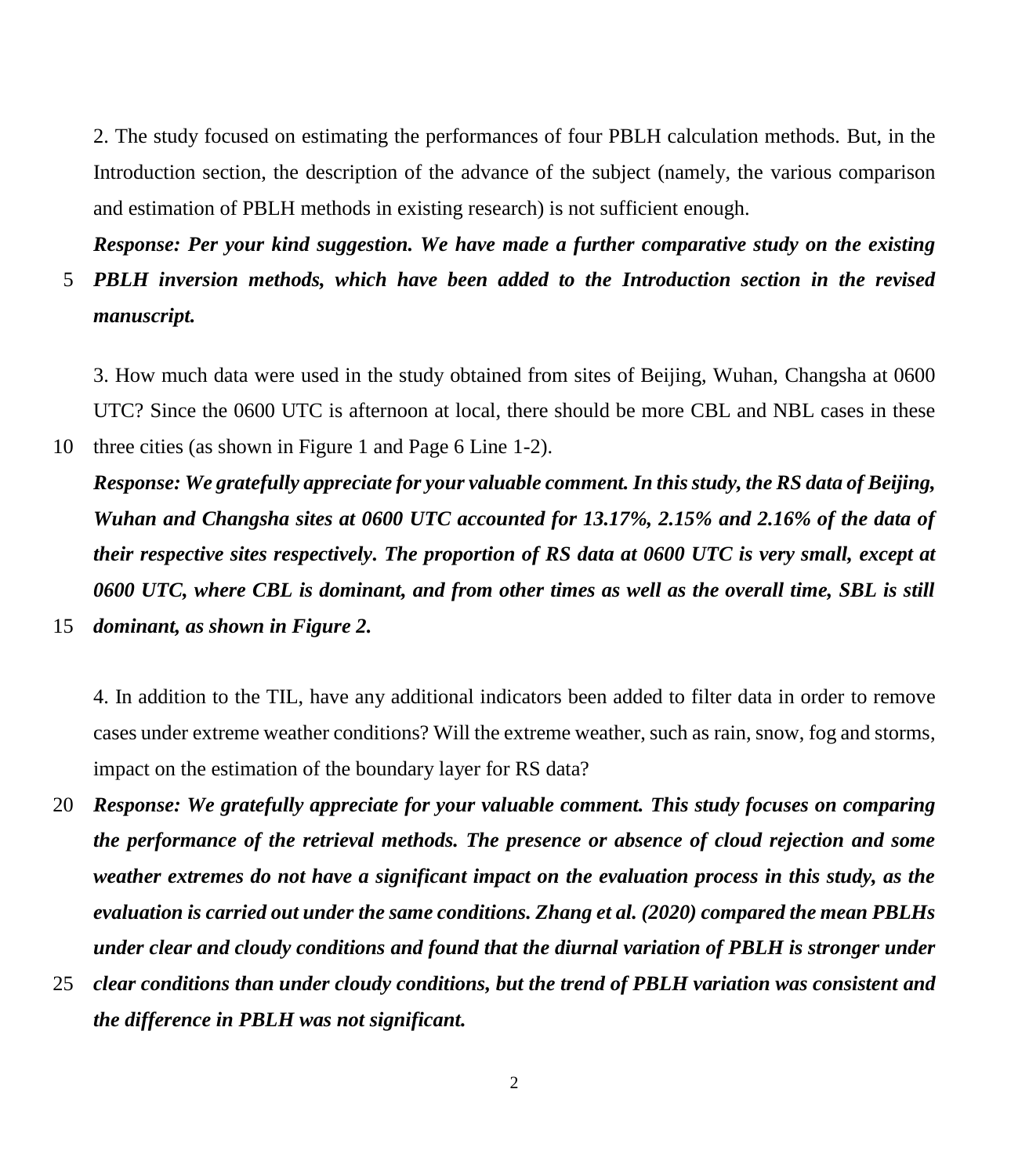### *Reference*

- *Zhang, Y., Sun, K., Gao, Z., Pan, Z., Shook, M.A., and Li, D.: Diurnal Climatology of Planetary Boundary Layer Height Over the Contiguous United States Derived From AMDAR and Reanalysis Data, Journal of Geophysical Research: Atmospheres, 125, 2020.*
- 5

5. Whether the performance estimations and the OP method are affected by geographic location? I noticed that the mean value of PBLH obtained by OP method are lowest or nearly lowest among the four methods in some cities, such as 57494, 57687, 59758, and 59948. *Response: We gratefully appreciate for your valuable comment. The performance estimations and* 

10 *the OP method are valid for all geographic locations. The reason why the mean value of PBLH obtained by OP method are lowest or nearly lowest among the four methods in some cities is that in OP method, when TIL is present, the height of the temperature inversion top is defined as PBLH, but the other four methods do not take TIL into account. The PBLH of TIL is generally low, and the proportion of TIL in each time period is relatively large in the four cities of 57494, 57687, 59758*  15 *and 59948, as shown in Figure 2.*

6. It is better to add a flow chart for the OP method as described in section of 3.4.

*Response: Per your kind suggestion. We show a flow chart of OP method, as shown below. Due to this process is very simple, we did not add a picture in the paper.*



*Figure S1. Flow chart of OP method.*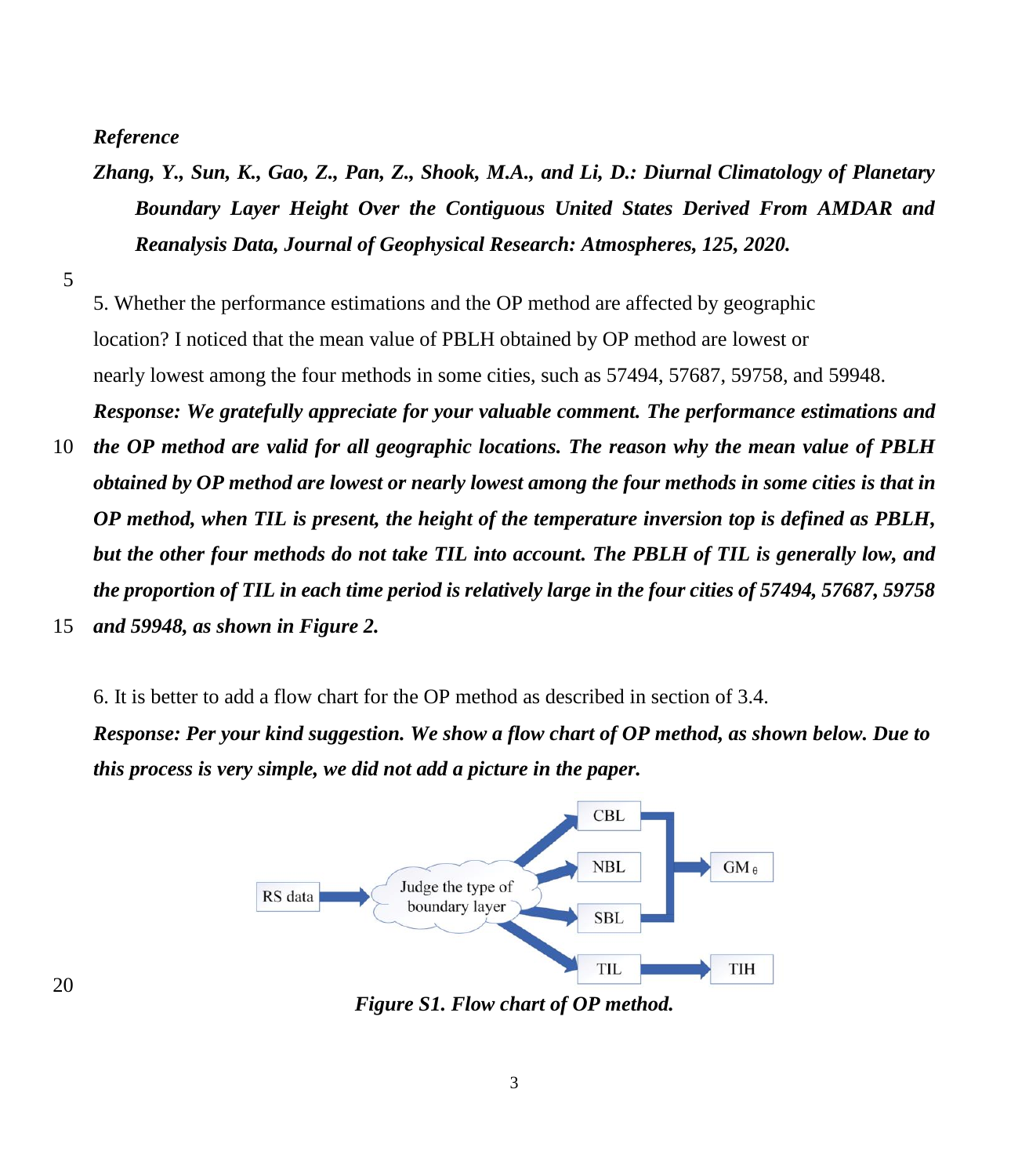## **Response to Reviewer 2's Comments**

*Response: We thank the anonymous reviewer for his/her comprehensive evaluation and thoughtful comments. We have addressed the reviewers' concern one by one. For clarity purpose, here we have listed the reviewer' comments in plain font, followed by our response in bold italics.*

5

This study focuses on the performance of four common RS methods under different thermodynamic stability conditions and proposes an optimal processing flow for the RS data retrieval of PBLH. This study provides an optimal RS standard value retrieval method for further inversion of the PBLH through artificial intelligence algorithms. The article has a clear structure and contributes to this area.

# 10 But in my opinion, there are still some problems should be solved before publishing.

*Response: Thanks for the reviewer's positive comments on our manuscript.* 

1. For gradient method, the author mentioned that the threshold values of the potential temperature and RH vertical gradients were set as 0.003 K/m and 0/m, respectively. Why need to set this threshold?

15 Similarly, why was the threshold of Ri set to 0.25, and whether the sensitivity test has been carried out?

*Response: We gratefully appreciate for your valuable comment. Taking the case of May 25, 2019 as an example, as shown in Figure 1 of the response, Figs. 1a and 1c is a vertical gradient image of potential temperature and RH with no threshold set. It can be seen from the Figs. 1a and 1c that* 

20 *there is an oscillation curve before the local peak of the vertical gradient occurs, which affects the search for the local peak of the vertical gradient. Therefore, we have found the most appropriate threshold of 0.003K/m and 0/m through many experiments, which can eliminate the influence of oscillation on the final result, as shown in Figs. 1b and 1d.*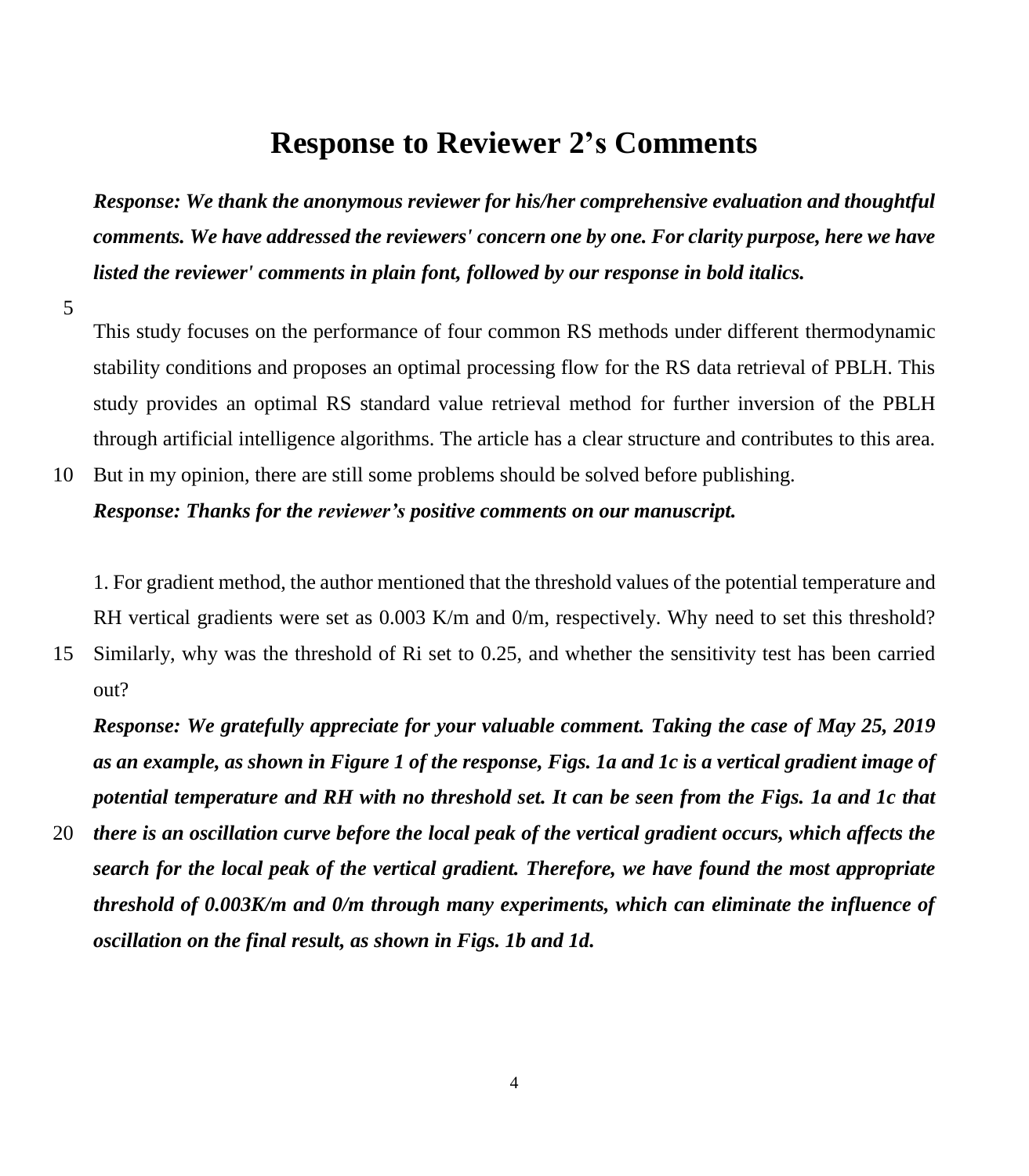

*Figure 1. Vertical gradients of the potential temperature and RH. The reason why the threshold of Ri set to 0.25 is that Guo et al. (2016) have carried out sensitivity analysis on the threshold of Ri and indicated that it is appropriate to set it to 0.25.*

#### *Reference*

*Guo, J., Miao, Y., Zhang, Y., Liu, H., Li, Z., Zhang, W., He, J., Lou, M., Yan, Y., and Bian, L.: The climatology of planetary boundary layer height in China derived from radiosonde and reanalysis data, Atmospheric Chemistry and Physics, 16, 13309-13319,*  10 *https://doi.org/10.5194/acp-16-13309-2016, 2016.*

2. About the RS data, why did author choose only nine sites for the experiment? Will there be similar results using data from all sites in the country?

*Response: We gratefully appreciate for your valuable comment. The nine sites in China were*  15 *selected because they are equipped with radar wind profiler, which facilitates the subsequent comparison of RS observations with radar wind profiler observations for verification. For the second question, Guo et al. (2021) investigated the global boundary layer height using high-*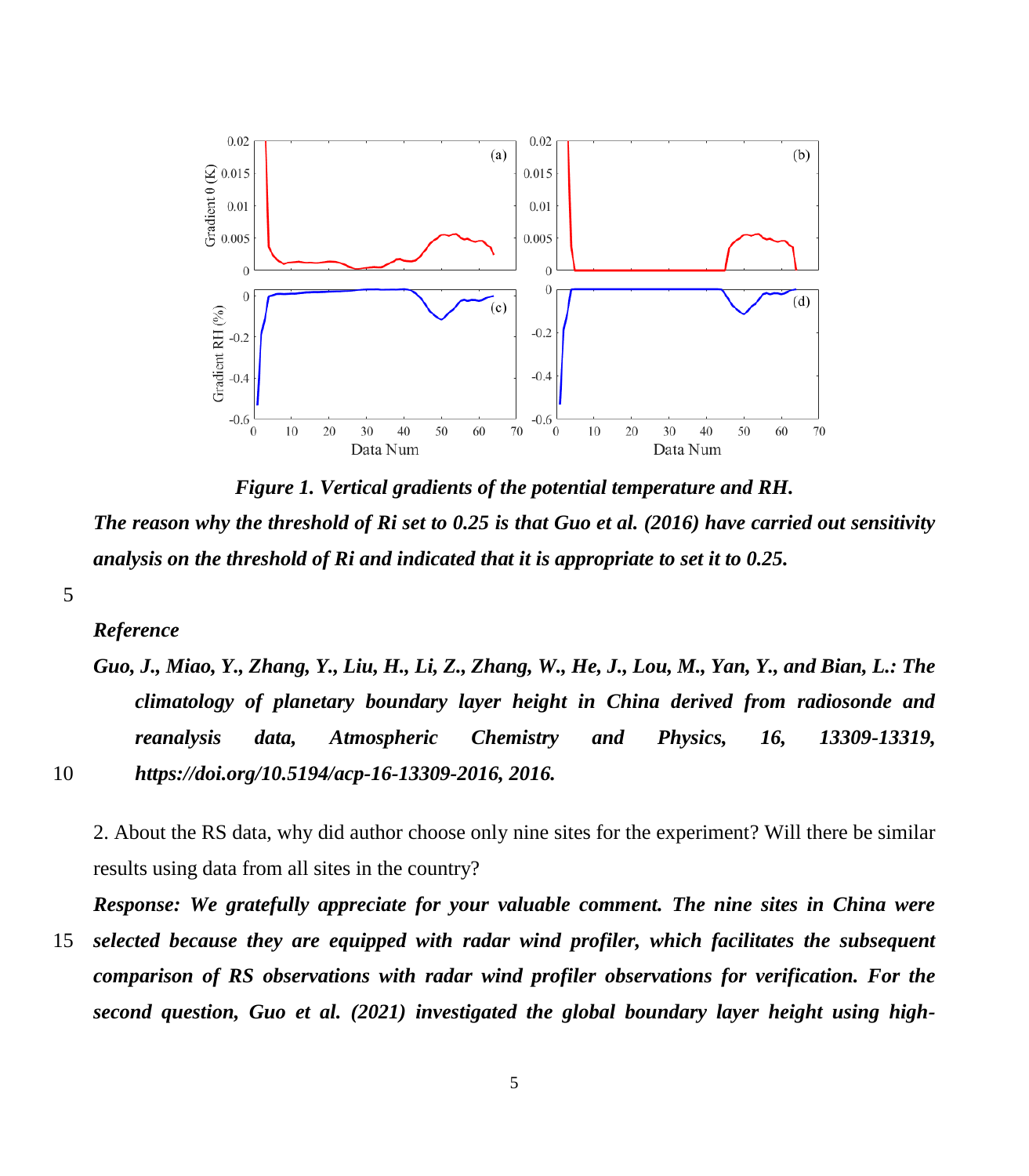*resolution RS data and reanalysis data, which included about 120 stations from China, and the results of the spatial distribution and diurnal variation of the boundary layer height were similar to our study.*

5 *Reference*

*Guo, J., Zhang, J., Yang, K., Liao, H., Zhang, S., Huang, K., Lv, Y., Shao, J., Yu, T., and Tong, B.: Investigation of near-global daytime boundary layer height using high-resolution radiosondes: First results and comparison with ERA-5, MERRA-2, JRA-55, and NCEP-2 reanalyses, Atmospheric Chemistry and Physics Discussions, 1-39, https://doi.org/10.5194/acp-2021-257,*  10 *2021.*

3. Section 1: In the third part of the introduction, only a few methods compared in this paper are described in the description of the existing RS data retrieval methods of PBLH, which should be described more comprehensively.

15 *Response: Per your kind suggestion. We have made a further comparative study on the existing RS data retrieval methods of PBLH, which have been added to the Introduction section in the revised manuscript.*

4. P4-L18-19: This article studies PBLH retrieval method based on RS data. What is the role of radar 20 wind profiler here?

*Response: We gratefully appreciate for your valuable comment. As in the answer to the second question, the purpose of adding the radar wind profile here is to show that the nine sites selected for this study are equipped with a radar wind profiler, so that the RS data can be compared with the radar wind profiler for verification of the boundary layer height observations in the future.*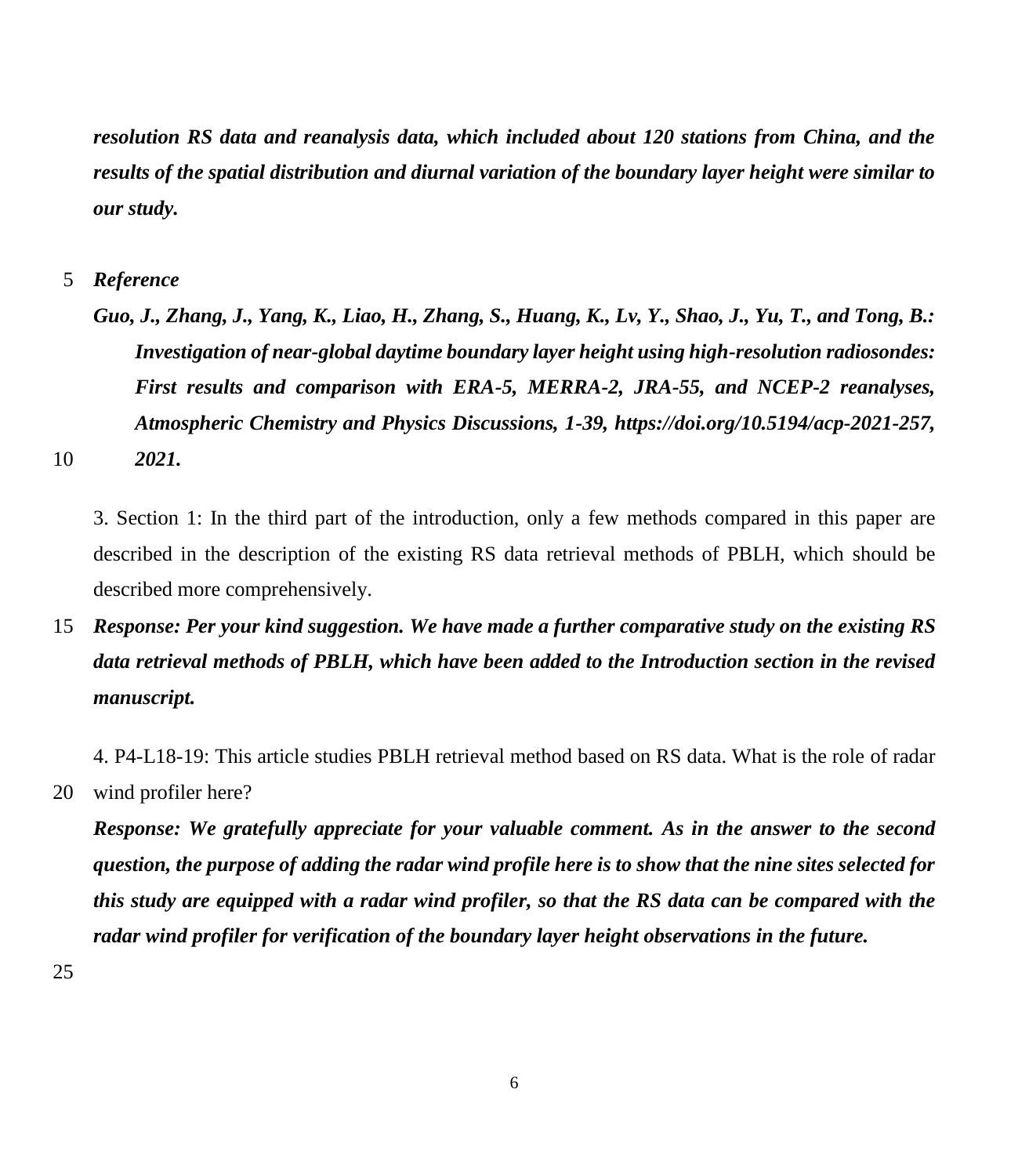5. P6-L6: Although there is an explanation for the abbreviation of  $GM_\theta$  in the abstract, what does the  $\theta$  refers to here, should be explained again.

# *Response: Per your kind suggestion. We have added an explanation of the meaning of θ in the revised manuscript*

5

6. P6-L19: Does the "rib" here refer to the Richardson number? If so, "b" should be in the form of subscript. And the specific meaning of ri<sub>b</sub> needs to be explained.

*Response: Per your kind suggestion. The "rib" in this context does refer to the Richardson number. We have changed "b" to the standard subscript form according to your suggestion and explained it* 

10 *in detail*

7. Figure 2: Why is the proportion of various categories not 100% at All time? At different times, the proportion of different categories is relative to all the cases of a site, or relative to the effective cases? *Response: We gratefully appreciate for your valuable comment. The reason why the total percentage of each category at all times is not 100% is that we have excluded some cases with abnormal data* 

15 *and not all cases are valid. The proportion of different categories at different times is calculated relative to all cases at a site.*

8. Section 3.3: This section analyzes the consistency of different algorithms under various classification conditions, and finds out the reasons for the inconsistency. However, we notice that the 20 inconsistency ratio under SBL classification is higher than that under other classification conditions.

It is suggested to make a key explanation for the high inconsistency ratio under SBL classification. *Response: Per your kind suggestion. We have further analyzed and explained the causes of the high inconsistency ratio of various algorithms under SBL classification in Section 3.3 of the revised manuscript.*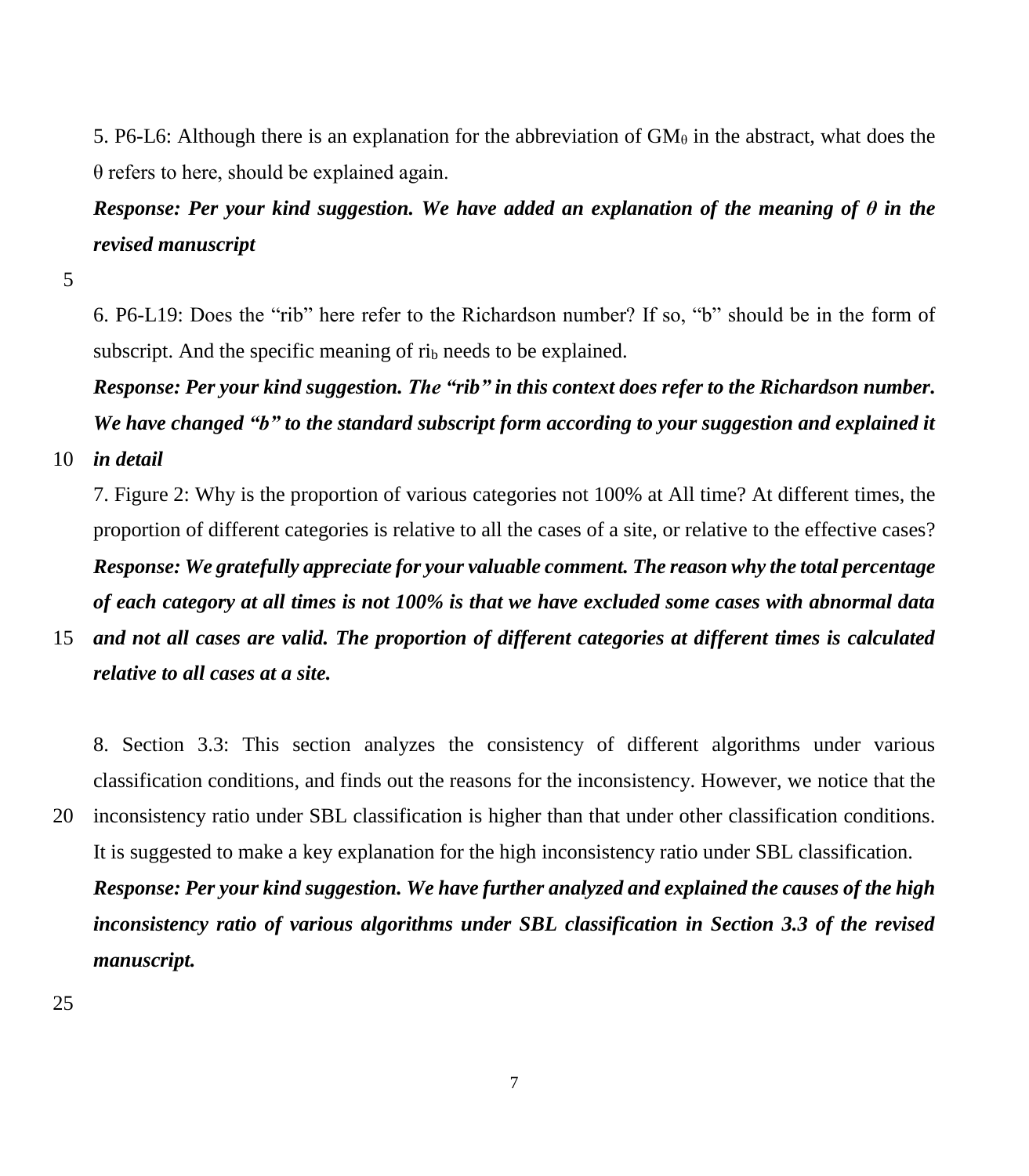# **Evaluation of retrieval methods for planetary boundary layer height based on radiosonde data**

Hui Li<sup>1,2</sup>, Boming Liu<sup>1\*</sup>, Xin Ma<sup>1\*</sup>, Shikuan Jin<sup>1</sup>, Yingying Ma<sup>1</sup>, Yuefeng Zhao<sup>2</sup>, and Wei Gong<sup>3</sup>

<sup>1</sup> State Key Laboratory of Information Engineering in Surveying, Mapping and Remote Sensing (LIESMARS), Wuhan 5 University, Wuhan, China State

*Correspondence to*: Boming Liu (Email: [liuboming@whu.edu.cn\)](mailto:liuboming@whu.edu.cn) and Xin Ma [\(maxinwhu@whu.edu.cn\)](mailto:maxinwhu@whu.edu.cn)

- 10 **Abstract.** Radiosonde (RS) is widely used to detect the vertical structures of the planetary boundary layer (PBL), and numerous methods have been proposed for retrieving PBL height (PBLH) from RS data. However, an algorithm that is suitable under all atmospheric conditions does not exist. This study evaluates the performance of four common PBLH algorithms under different thermodynamic stability conditions based on RS data collected from nine sites in January–December 2019. The four RS 15 algorithms are the potential temperature gradient method  $(GM_\theta)$ , relative humidity (RH) gradient method  $(GM_{RH})$ , parcel method (PM) and Richardson number method (RM). Atmospheric conditions are divided into convective boundary layer (CBL), neutral boundary layer (NBL) and stable boundary layer (SBL) on the basis of the potential temperature profile. Results indicate that SBL is dominant at nighttime, whilst CBL dominates at daytime. Under all and SBL classifications, PBLH retrieved byvia
- 20 RM is typically higher than those retrieved using the other methods.;  $\Theta$ mBy the contrary, PBLH result retrieved byvia PM is the lowest. Under CBL and NBL classifications, PBLH retrieved byvia PM is the highest. PBLH retrieved by using  $GM_\theta$  and  $GM_{RH}$  is relatively low under allvarious classifications. Moreover, the uncertainty analysis shows that the consistency of PBLH retrieved byusing different algorithms is more than 80% under CBL and NBL classifications. By contrast, the consistency of
- 25 PBLH is less than 60% under SBL classification. The average profiles and standard deviations of wind speed and potential temperature under consistent and inconsistent conditions are also investigated. The

<sup>2</sup> Shandong Provincial Engineering and Technical Center of Light Manipulations & Shandong Provincial Key Laboratory of Optics and Photonic Device, School of Physics and Electronics, Shandong Normal University, Jinan 250014, China <sup>3</sup> School of Electronic Information, Wuhan University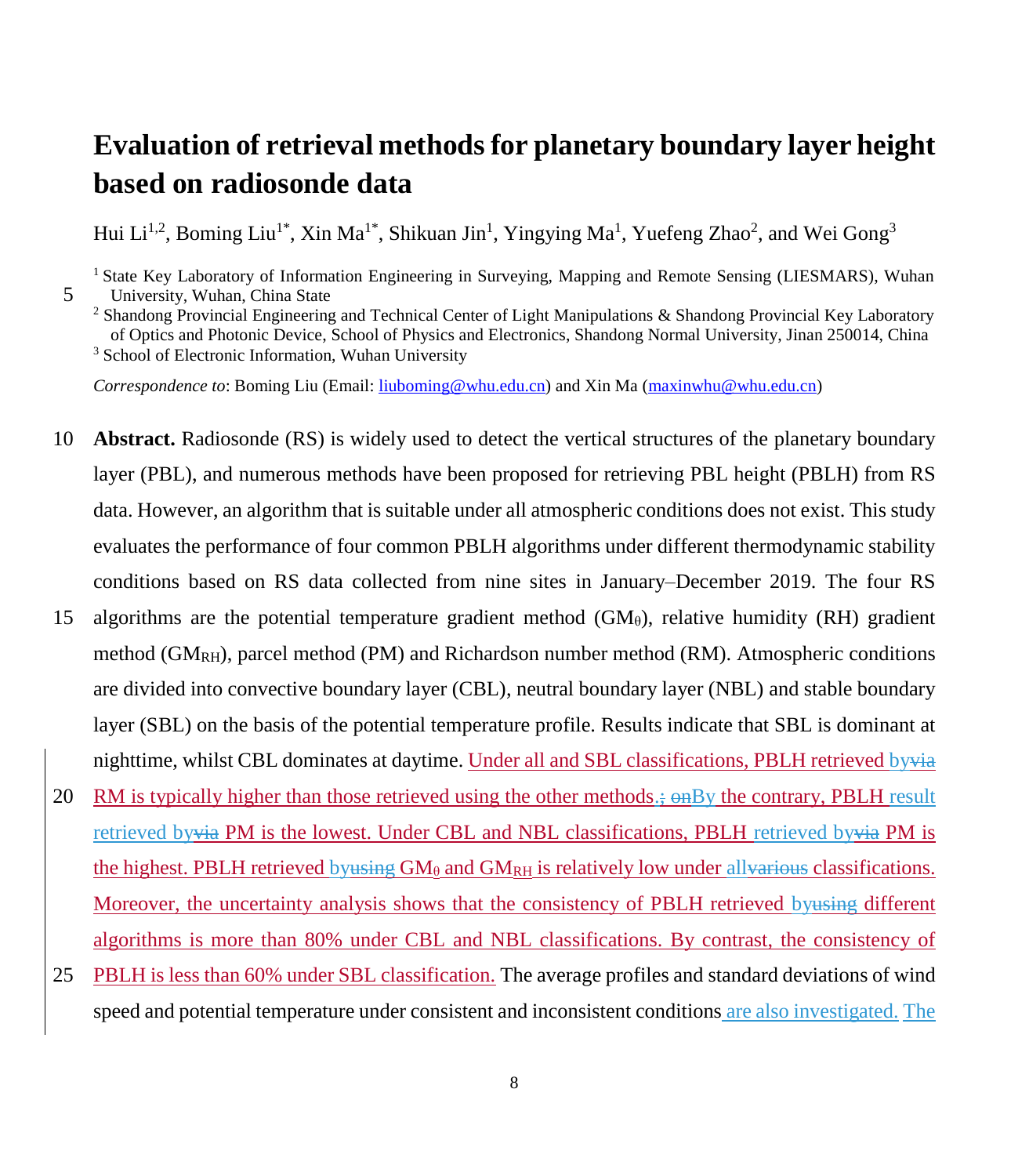results indicate that consistent cases are typically accompanied by evident atmospheric stratification, such as a large gradient in the potential temperature profile or a low-level jet in the wind speed profile. These findingresults indicate that the reliability of the PBLH results retrieved from RS data is affected by the structure of the boundary layer. Overall,  $GM_\theta$  and RM are appropriate for CBL condition.  $GM_\theta$ 

5 and PM are recommended for NBL condition.  $GM_\theta$  and  $GM_{RH}$  are robust for SBL condition. This comprehensive comparison provides a reference for selecting the appropriate algorithm when retrieving PBLH from RS data.

#### **1 Introduction**

- The planetary boundary layer (PBL) is the lowest layer of the atmosphere. Its vertical structure have 10 ais of highly significant in the study of the environment and climate (Stull, 1988; Garratt et al., 1982; Guo et al., 2016; Wang et al., 2021). The structure of PBL is considerably greatly affected by topography, season and weather (Eresmaa et al., 2006; Guo et al., 2016). Moreover, the PBL height (PBLH) is directly related to the accumulation and diffusion of pollutants, and it can also be used as the input parameter of atmospheric chemical models and weather forecast systems (Liu et al., 2020; 15 Shi et al., 2020; Zhang et al., 2021). The continuous observation of PBLH is conducive to investigating the spatial and temporal distributions of pollutants and further optimising pollution simulation (Liu et al., 2018; Seibert et al., 2000; Yu et al., 2021). Therefore, monitoring PBLH is important (Seidel et al., 2010).
- In recent years, various instruments have been developed to observe the structure of PBL. These 20 instruments include the radiosonde  $(RS)$ , radar wind profiler, microwave radiometer, lidar, and and ceilometer and satellite (Emeis et al., 2004; Guo et al., 2016; 2021; Liu et al., 2019; Aryee et al., 2020; Jiang et al., 2020; Liu et al., 2018). In accordance with the principle of observation, these instruments can be divided into threethreefour categories. RS and microwave radiometers can invert the vertical structure of the boundary layer by detecting atmospheric thermodynamic profiles (e.g. temperature and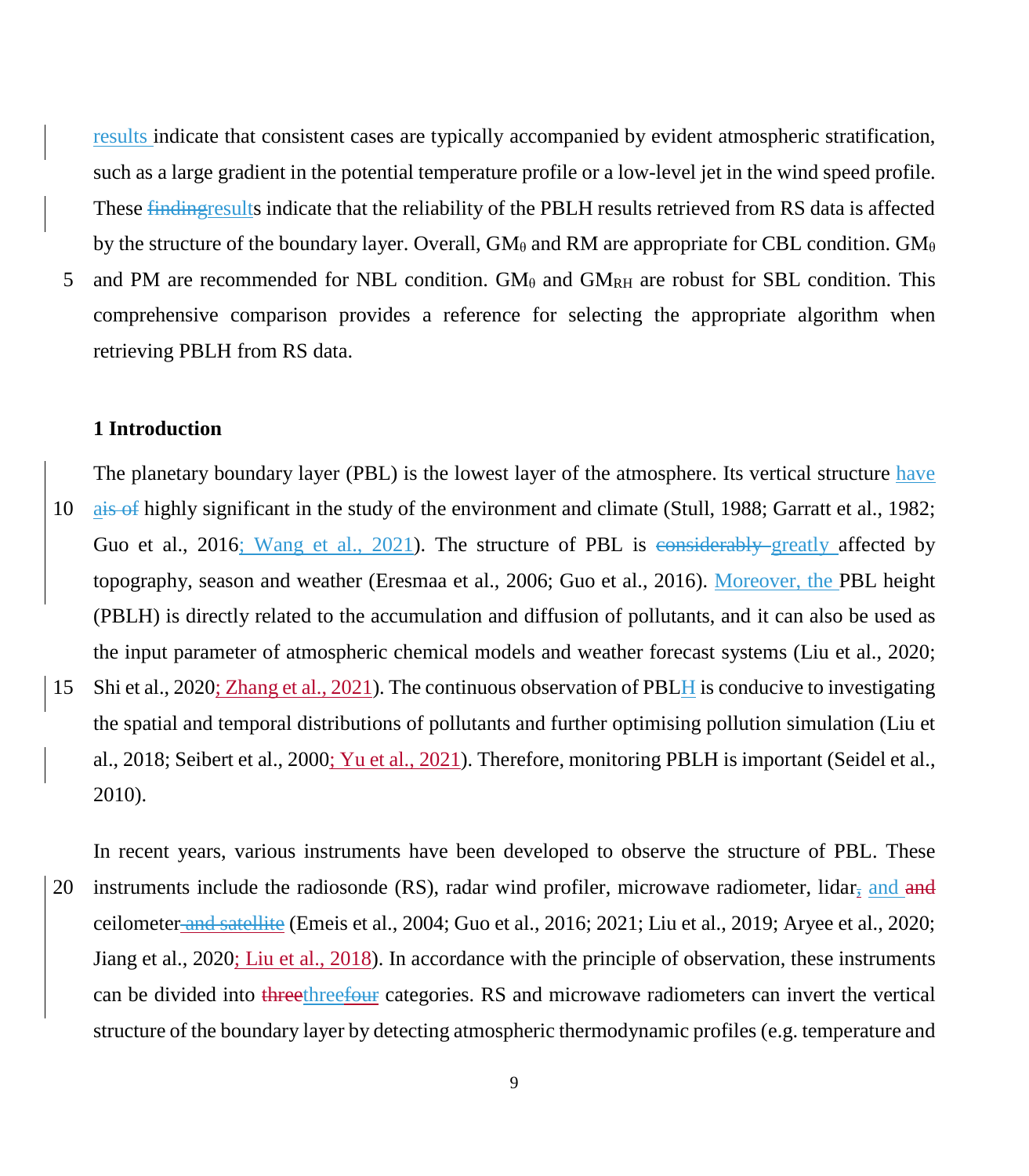humidity) (Guo et al., 2016; Zhang et al., 2018).; Lou et al. (2019) investigated the relationship between aerosol and PBLH under different thermodynamic conditions using summertime RS data from China for the period from 2014 to 2017. Radar wind profilers can detect the vertical distribution of the atmospheric wind field and calculate PBLH through the variation of the atmospheric dynamic

- 5 structure (Liu et al., 2020).;. Solanki et al. (2021) revealed the seasonally contrasting features of PBLH variation based on theused radar wind -profiler measurements obtained from rural mountainous and adjoining urban-plain landscapes of Beijing. Lidars and ceilometers observe the vertical structure of the boundary layer through the extinction properties of aerosols in the boundary layer (Haeffelin et al., 2012; Schween et al., 2014; Liu et al., 2018).:.- based on integrated observations from a Doppler Wind
- 10 lidar in the center of Beijing, Yang et al. (2020) characterized the entire diurnal cycle of urban PBLH in December 2016 based on the Doppler Wind lidar observations in the center of Beijing, and investigated the effects of PBLH and turbulence intensity on pollutant diffusion. These instruments provide us with good tools for observing the boundary layer.
- Given its high detection accuracy and strong anti-interference capability, RS has been widely used in 15 detecting PBLH (Seidel et al., 2012). PBLH is traditionally retrieved from through the height-resolved observation of RS data, such as the profiles of temperature, humidity and wind speed (Kursinski et al., 1997; Zhang et al., 2018). Retrieval methods include surface-based inversion, relative humidity (RH) gradient method (GM<sub>RH</sub>), potential temperature gradient method (GM $_{\theta}$ ), Richardson number method  $(RM)$ , and the and the parcel method  $(PM)$ , elevated temperature inversion method  $(T)$ , refractivity 20 inversion method  $(N)$ , and specific humidity method  $(Q)$ . (Seidel et al., 2010; Seidel et al., 2012). Surface-based inversion, which was proposed by Bradley et al. (1993), is a clear indicator of a stable boundary layer.; The inversionits top can also be defined as PBLH. The maximum level of the vertical potential temperature gradient was determined as the current PBLH, indicating a transition from the lower region with less stable convection to the upper region with more stable convection (Stull, 1988; 25 Garratt, 1994; Oke, 1995). Similarly, the minimum level of the vertical RH gradient was defined by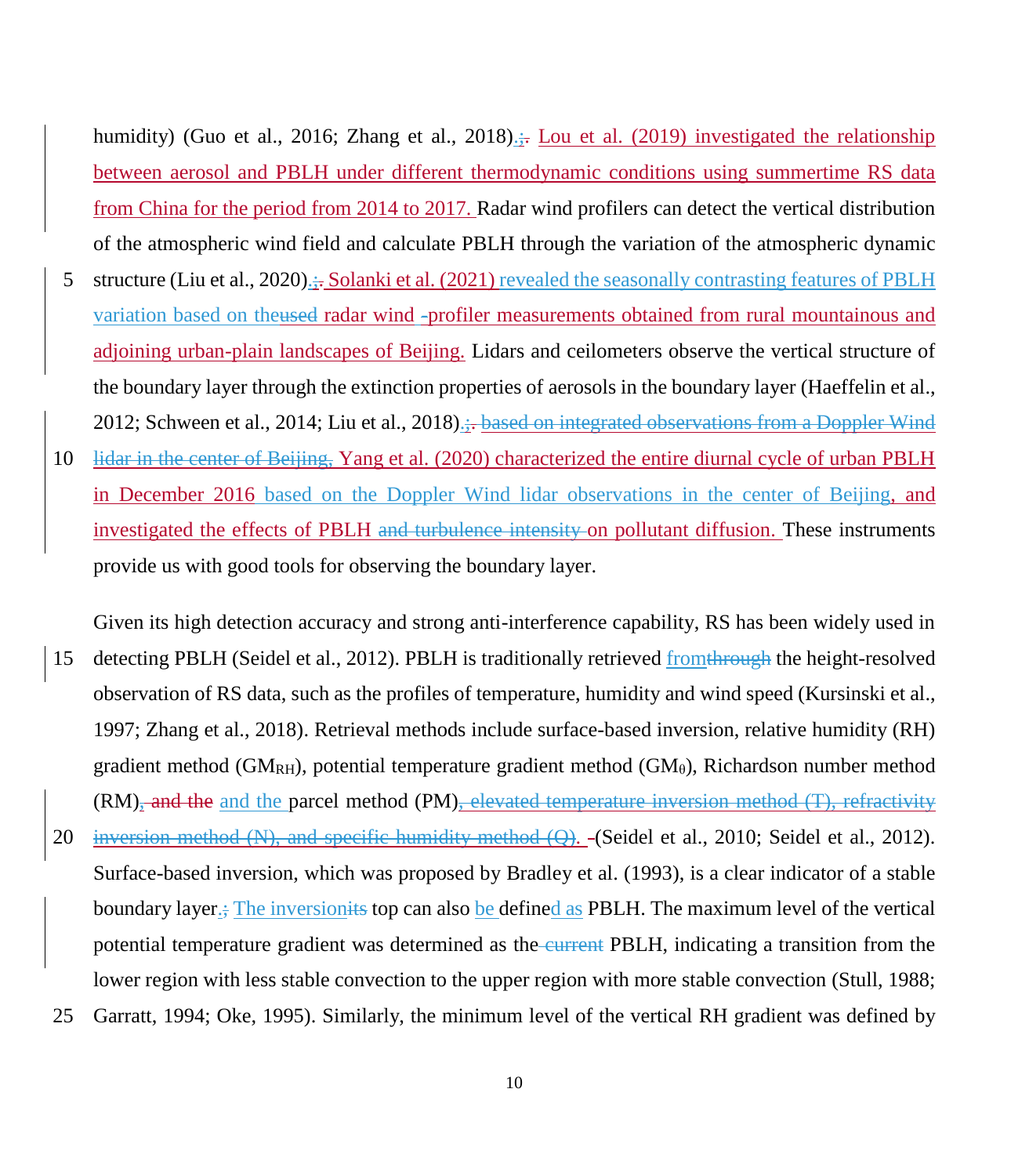Seidel et al. (2010) as the current PBLH. In RM, the ratio of buoyancy-related turbulence to mechanical shear-related turbulence is calculated to obtain the Richardson number  $(Ri)$ , which determines the current PBLH as the lowest level when Ri crosses a critical value of 0.25 (Vogelezang and Holtslag, 1996). The basic idea of PM is to follow the dry adiabatic process, starting at the surface with the

5 measured or expected (maximum) temperature up to its intersection with the temperature profile from the most recent RS data. PM determines the PBLH as the equilibrium level of a hypothetical rising parcel of air representing a thermal (Holzworth, 1964). The aforementioned algorithms enhance the understanding of PBLH inversion from RS data. However, no algorithm is suitable for all atmospheric conditions. In addition, with the application of artificial intelligence (AI) technology to the boundary 10 layer research, RS data are required to provide reliable PBLH results as standard values (Rieutord et al., 2020). Therefore, evaluating the performance of various algorithms under different atmospheric conditions is important (Krishnamurthy et al., 2020).

In this eeurrent study, the performance of four common RS algorithms is evaluated under different thermodynamic stability conditions based on RS data collected from January to December 2019. 15 Moreover, the reasons for the differences amongst the algorithms under different atmospheric conditions are analysed. Lastly, the optimal processing (OP) flow for the RS data retrieval of PBLH is proposed. The remainder of this paper is organised as follows. Section 2 introduces RS data, the classification technique used in PBLH definition and comparison and the retrieval methods. Section 3 objectively introduces and discusses the results of the study. Finally, conclusions are drawn in Section 20 4.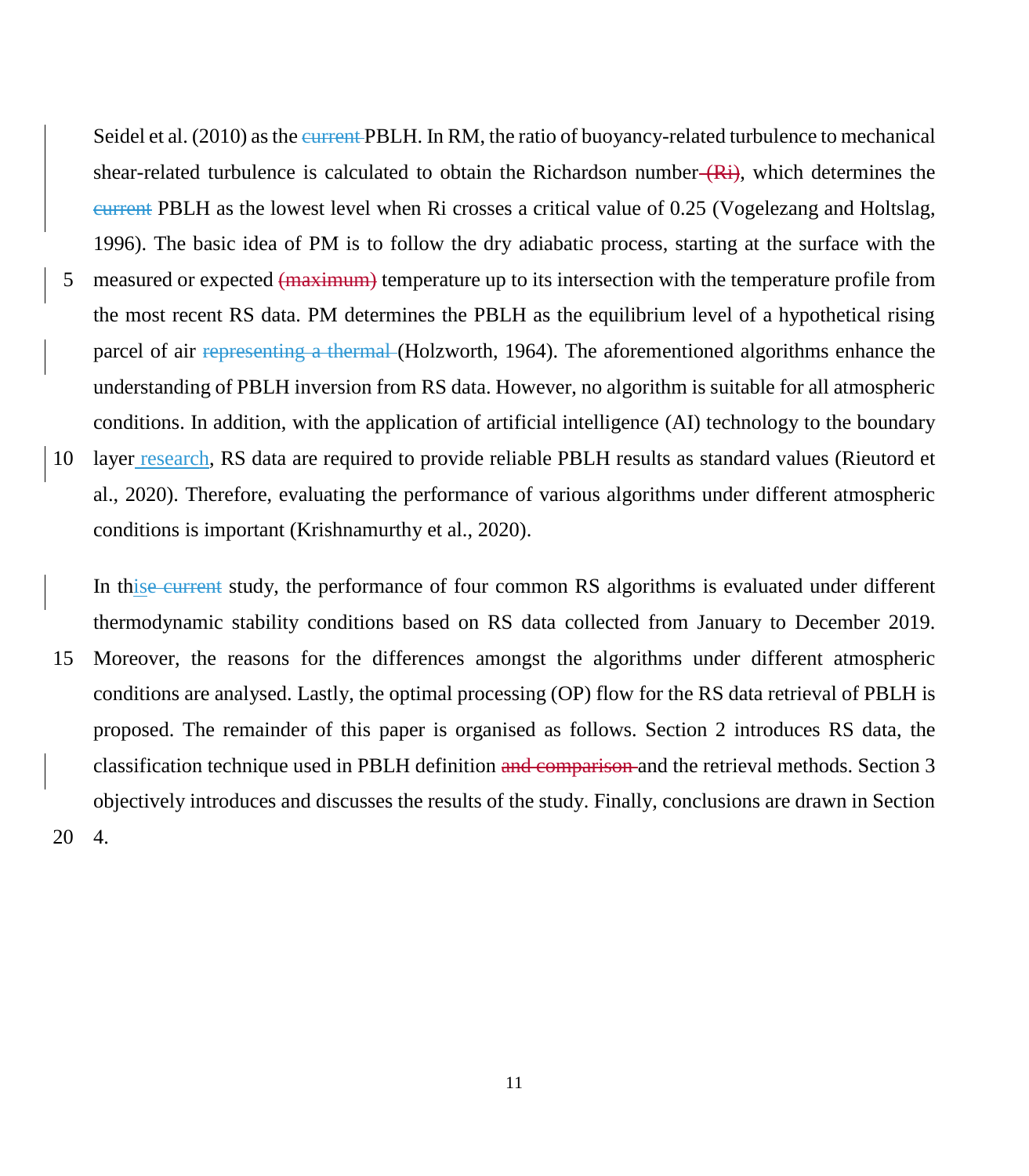#### **2 Materials and data**

#### *2.1 RS observations*

An L-band RS is an active measuring instrument that can provide fine-resolution profiles of temperature, humidity, wind speed and wind direction (Guo et al., 2009; Zhang et al., 2018). The L-5 band RS of the China Meteorological Administration is typically launched two times a day at 0000 and 1200 Coordinated Universal Time (UTC) (Guo et al., 2016). Additional RS is launched at 0600 UTC in the some major Beijing (54511), Wuhan (57494) and Changsha (57687) sites, mostly to improve the prediction capability of high-impact weather in China (Zhang et al., 2018). Here, nine sites equipped with RS and radar wind profilers arewere used, as shown in Fig. 1. The name, longitude 10 and latitude, altitude and other information of each site are provided in Table 1. With the exception of the Urumqi site (51463), which has an altitude of approximately 0.9 km, most of the sites are located in low- and medium-level land. The RS data from the nine sites arewere obtained from January to December 2019.

In addition, the PBLH estimates are sensitive to the vertical resolution of RS data (Seidel et al., 2010). 15 Tthus, considering whether to resample or not is necessary when processing RS data. Following the previous RS data processing in China (Liu and Liang, 2010; Zhang et al., 2018; Su et al., 2020), the original L-band RS data were are resampled at an interval of 5 hPa from the second reading. Furthermore, RS data with an adjacent height difference greater than 200 m than the original data were are deleted to improve the accuracy of the analysis results. After data screening, the number of samples 20 from each site was is approximately 700, as shown in Fig. 1.

### *2.2 Classification of thermodynamic stability condition*

In accordance with the thermodynamic stability structure, PBL can be divided into three types: convective boundary layer (CBL), neutral boundary layer (NBL) and stable boundary layer (SBL) (Liu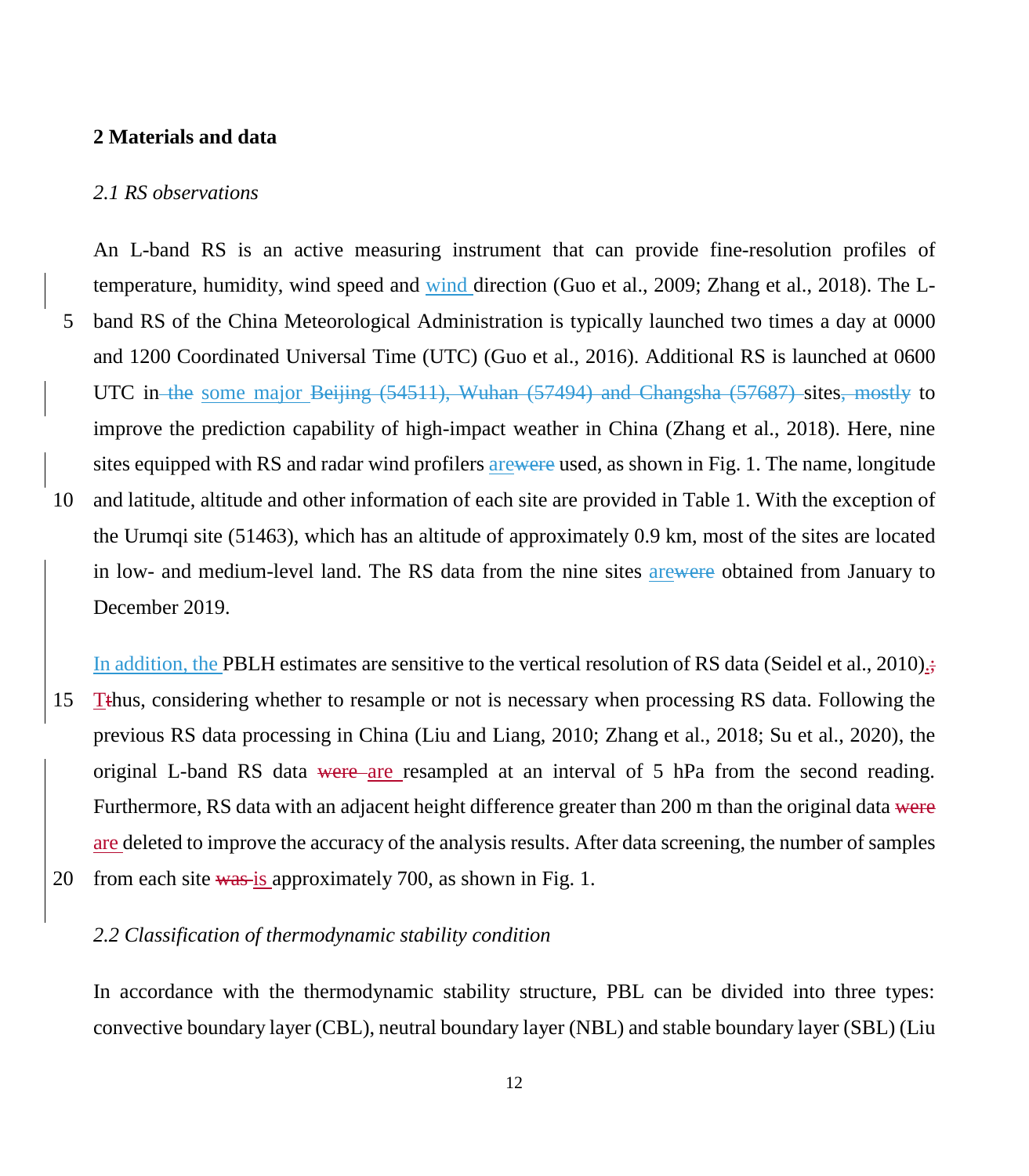and Liang, 2010; Zhang et al., 2018). CBL refers to atmosphere heated by the ground. Atmospheric turbulence is strong in CBL, and unstable stratification occurs. NBL refers to the neutral stratification of the entire atmosphere from bottom to top. Buoyancy in NBL exerts an extremely weak effect on turbulent motion, and it can be disregarded. SBL is formed via inversion stratification accompanied

5 by ground radiation cooling. It typically occurs at night, and it is also known as the nocturnal boundary layer (Stull, 1988; Zhang et al., 2016; Zhang et al., 2020).

According to previous studies (Liu and Liang, 2010; Zhang et al., 2020), the PBL types are classified by calculating the potential temperature difference (PTD) between the fifth and second sample points from the surface (Liu and Liang, 2010; Zhang et al., 2020). The threshold value of PTD is set as 0.1

10 K. Moreover, SBL has to be determined further by using the third and first sample points from the surface. In particular, if  $PTD_{5-2} > 0.1$  K and  $PTD_{3-1} > 0$  K, then PBL is identified as SBL; if  $PTD_{5-2}$  $\le$  -0.1 K, then PBL is identified as CBL. Other cases can be regarded as NBL (Zhang et al., 2020). The classification results of the nine selected sites are presented in Fig. 1. For all the sites, SBL is the dominant PBL type (i.e. more than 400 samples). This result is attributed to the fact that the detection 15 time of RS in China is at night, which is conducive to the formation of SBL (Nieuwstadt, 1984; Poulos

et al., 2002).

#### *2.3 Methodology for estimating PBLH*

In thise current study, four common methods are used to retrieve PBLH from RS data:  $GM_{\theta}$ ,  $GM_{RH}$ , PM and RM.

20 The gradient method is to find the local gradient change of the profiles to retrieve the PBLH.  $GM_\theta$  is similar to GM<sub>RH</sub>. They analyse the vertical gradient profile of potential temperature  $(\theta)$  and RH, find the minimum local peak value that exceeds the threshold value. Then, they by setting the threshold value, determine the height corresponding to the minimum local peak value as PBLH (Seidel et al.,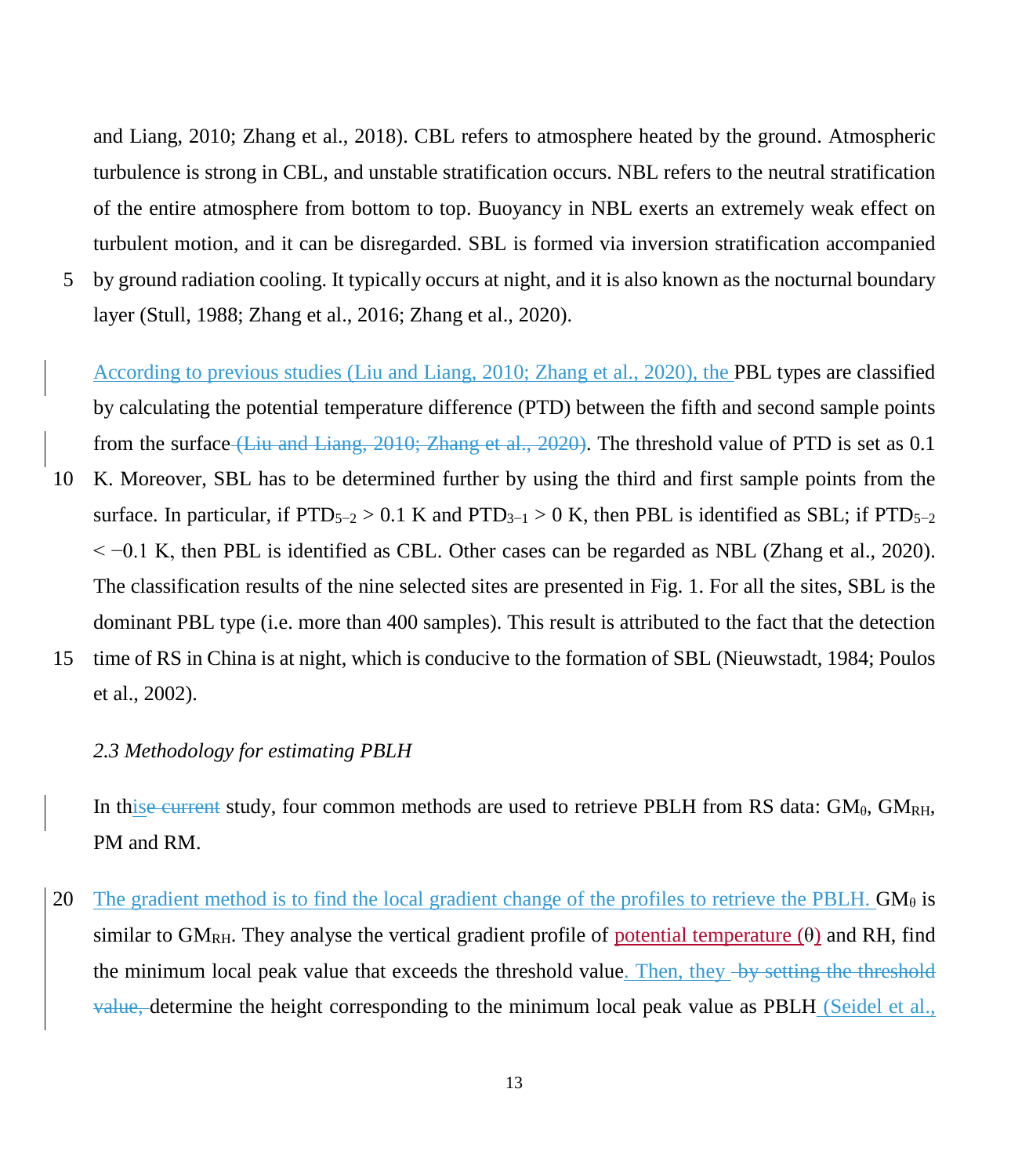2010; Stull, 1988; Garratt, 1994; Oke, 1995). and set Tthe threshold values of the  $GM_{\theta}$  and  $GM_{\text{RH}}$  are set as 0.003 K/m and 0/m, respectively (Seidel et al., 2010; Stull, 1988; Garratt, 1994; Oke, 1995).

In PM, the PBLH height of PBL is defined as the height from the adiabatic rising air mass to neutral buoyancy under the CBL and NBL classification conditions (Stull, 1988). In accordance with Liu and

5 Liang (2010), PBLH is more difficult to retrieve under SBL than under CBL and NBL conditions. Moreover, SBL turbulence can be generated using two major mechanisms: buoyancy forcing and shear driving. If buoyancy forcing-derived and wind shear-derived PBLH are simultaneously generated, then minimum height is estimated as PBLH for SBL.

RM has been proven to be a reliable method for calculating PBLH (Seidel et al., 2012; Vogelezang 10 and Holtslag, 1996). On the basis of previous studies (Guo et al., 2016), the corresponding height where the Richardson number  $(r_i)$  exceeds the critical value of 0.25 is estimated as PBLH in this e current study when the Richardson number  $(r_i)$  exceeds the critical value of 0.25.

For all the inversion methods, PBLH results are limited within 0.15–3 km to avoid the influences of surface noise and high clouds. In addition, a surface-based temperature inversion layer (TIL) is a clear

15 indicator of SBL, wherein inversion retrieval height can define PBLH (Bradley et al., 1993; stull, 1989). Seibert et al. (2000) indicated that the temperature inversion structure differs from the boundary layer structure assumed by the four methods. Therefore, if TIL is found in a sounding, then the four methods are not evaluated.

### **3 Results and discussion**

20 The frequency of different PBL types was is investigated in this section. Moreover, PBLH results obtained using different methods were are compared with one another. Then, the reasons for the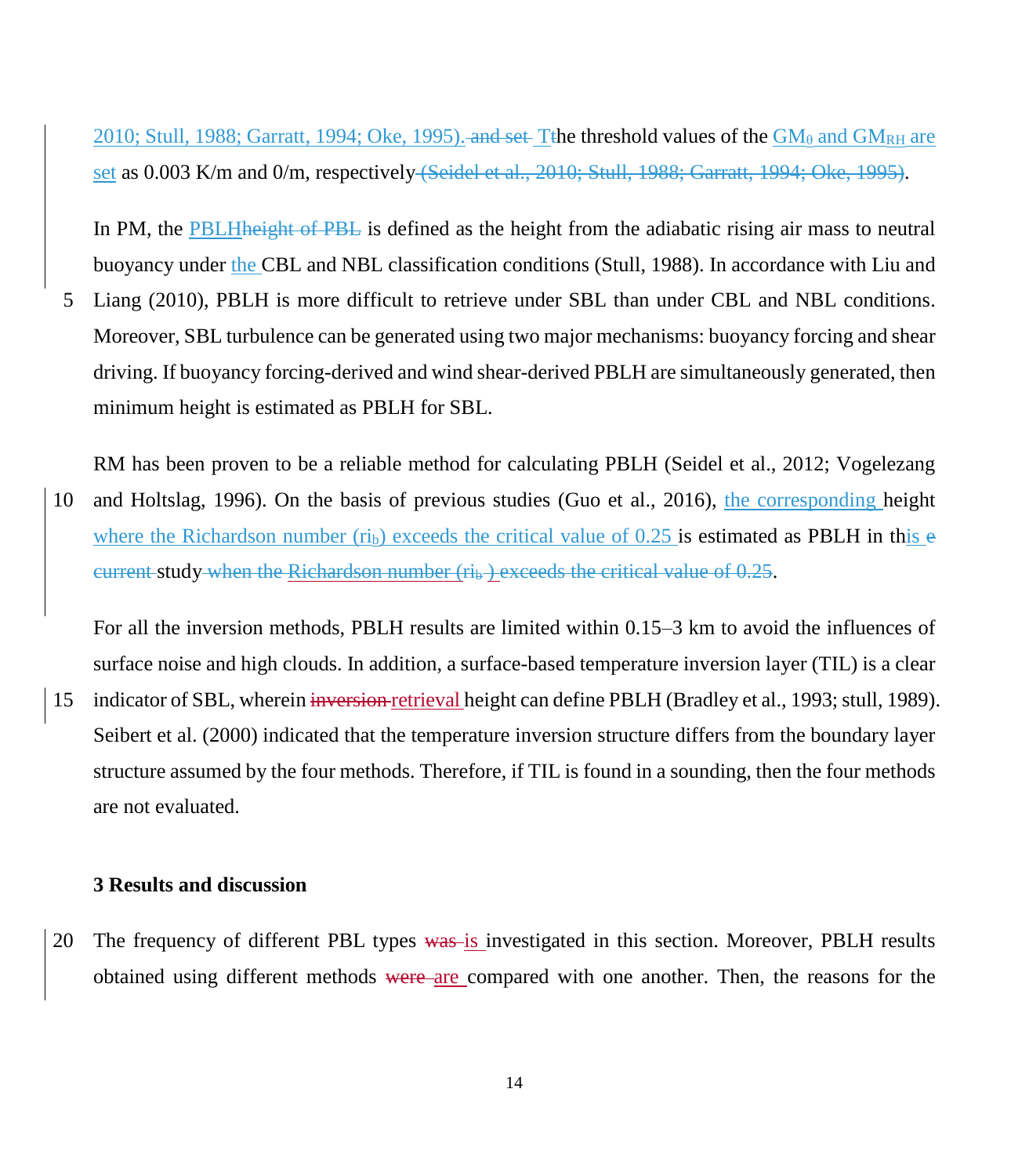differences amongst the algorithms under different atmospheric conditions were are analysed. Lastly, an OP flow for the RS data inversion-retrieval of PBLH was is proposed.

#### *3.1 Frequency of different PBL types*

The frequency of different PBL types at the nine selected sites was is calculated in accordance with 5 the vertical distribution of potential temperature, as illustrated in Fig. 2. Notably, TIL actually belongs to SBL (Seibert et al., 2000). The four methods are not evaluated when TIL is present; thus, the frequency of TIL is also calculated. For the nine selected sites, TIL and SBL account for more than 60%, and even 90% in Jinan (54727) and Changsha (57687). This result indicates that the atmosphere is in a stable state in most RS observations. From the perspective of observation time, SBL and TIL 10 dominate at 0000 and 1200 UTC, whilst CBL is dominant at 0600 UTC. This finding is attributed to the influence of sunlight.; that is,  $\pm$  The high surface heat flux during the day is conducive to the formation of CBL, whilst the low heat flux at night is conducive to the formation of SBL (Nieuwstadt, 1984; Stull, 1988; Poulos et al., 2002). Moreover, SBL and NBL can form under certain meteorological conditions during the day and even occur in the afternoon (Medeiros et al., 2005). Overall, the 15 proportions of CBL, NBL and SBL are similar across these stations, except in Urumqi (51463) and Sansha (59981). In the Urumqi (51463) site, CBL can account for 20%, even in the absence of daytime (0600 UTC) detection data. CBL is mostly concentrated at 1200 UTC. This result is attributed to the geographical location of Urumqi, where sunset occurs after 1200 UTC during spring and summer (Guo et al., 2019). In the Sansha (59981) site, which is set up on an island, NBL at 1200 UTC can account 20 for 20%, and TIL is less than 5%. This finding indicates that the boundary layer structure is mostly

affected by sea breeze.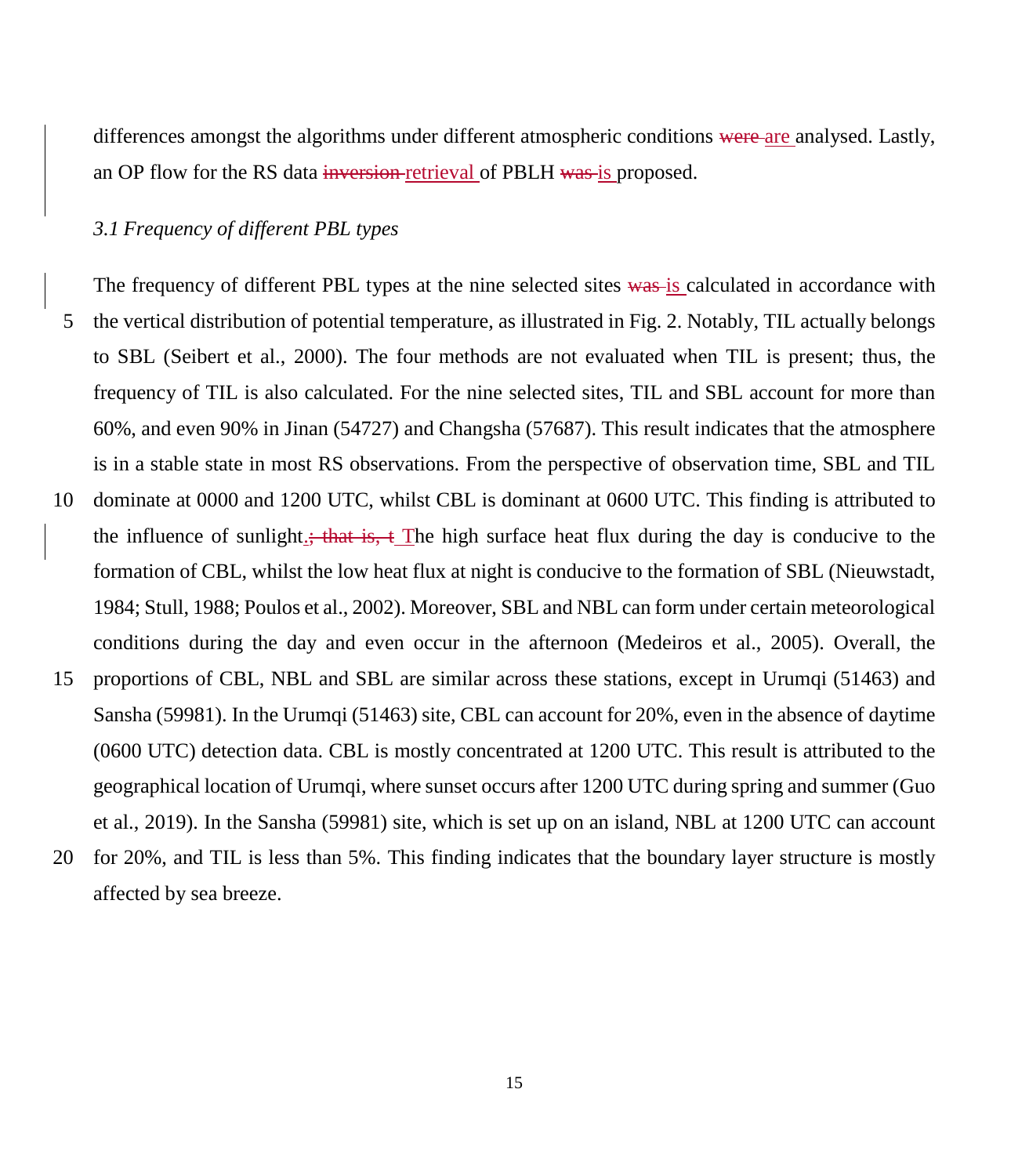### *3.2 Intercomparison of PBLH results*

Fig.ure 3 shows the quartile of PBLH and the average PBLH of the four methods in three time intervals each day under the four categories. The sample numbers of CBL, NBL and SBL is 374, 918 and 3340, respectively. PBLH exhibits evident diurnal variation, particularly in the All classification (Fig. 3a). 5 PBLH at noon (0600 UTC) is significantly higher than those at other times (the median is approximately 1 km), whilst PBLH results in the morning (0000 UTC) and evening (1200 UTC) are significantly lower than that at noon. This finding is attributed to the strong solar radiation at noon, causing the boundary layer to develop fully at daytime, whilst weak solar radiation leads to maintaining PBLH at a low level; the average height is approximately 0.5 km (Zhang et al., 2016). This finding is 10 similar to that of Guo et al. (2016), who indicated that PBLH is typically less than 1 km at daytime and less than 0.5 km at night. The comparison of the PBLH results obtained using different methods indicates that the mean PBLH retrieved via RM is typically higher than those retrieved using the other methods under All and SBL classifications, and the mean PBLH retrieved using  $GM_{\theta}$  and  $GM_{RH}$  is relatively low. The mean PBLH retrieved using RM is the highest at 0000 and 0600 UTC under CBL 15 and NBL classifications. Moreover, the mean PBLH retrieved using PM is the lowest under All and SBL classifications and the highest under CBL and NBL classifications. Similarly, PM mixing heights

#### *3.3 Uncertainty analysis*

are lower than those of the other methods (Seidel et al., 2010).

Fig.ure 4 presents two case studies of PBLH determination using the four different methods under 20 CBL classification. The first case is at the Beijing (54511) station at 0000 UTC on 10 June 2019 (Figs. 4a–4c). The PBLH results of  $GM_\theta$  and  $GM_{RH}$  are the same (0.26 km) and similar to those of PM and RM (0.29 km). From the wind speed and temperature profiles (Fig. 4c), evident low-level jets and uplifted inversion layers are observed. The second case is at the Urumqi (51463) station at 1200 UTC on 05 August 2019 (Figs. 4d–4f). PBLH retrieved using  $GM_\theta$  and PM is approximately 2.1 km, which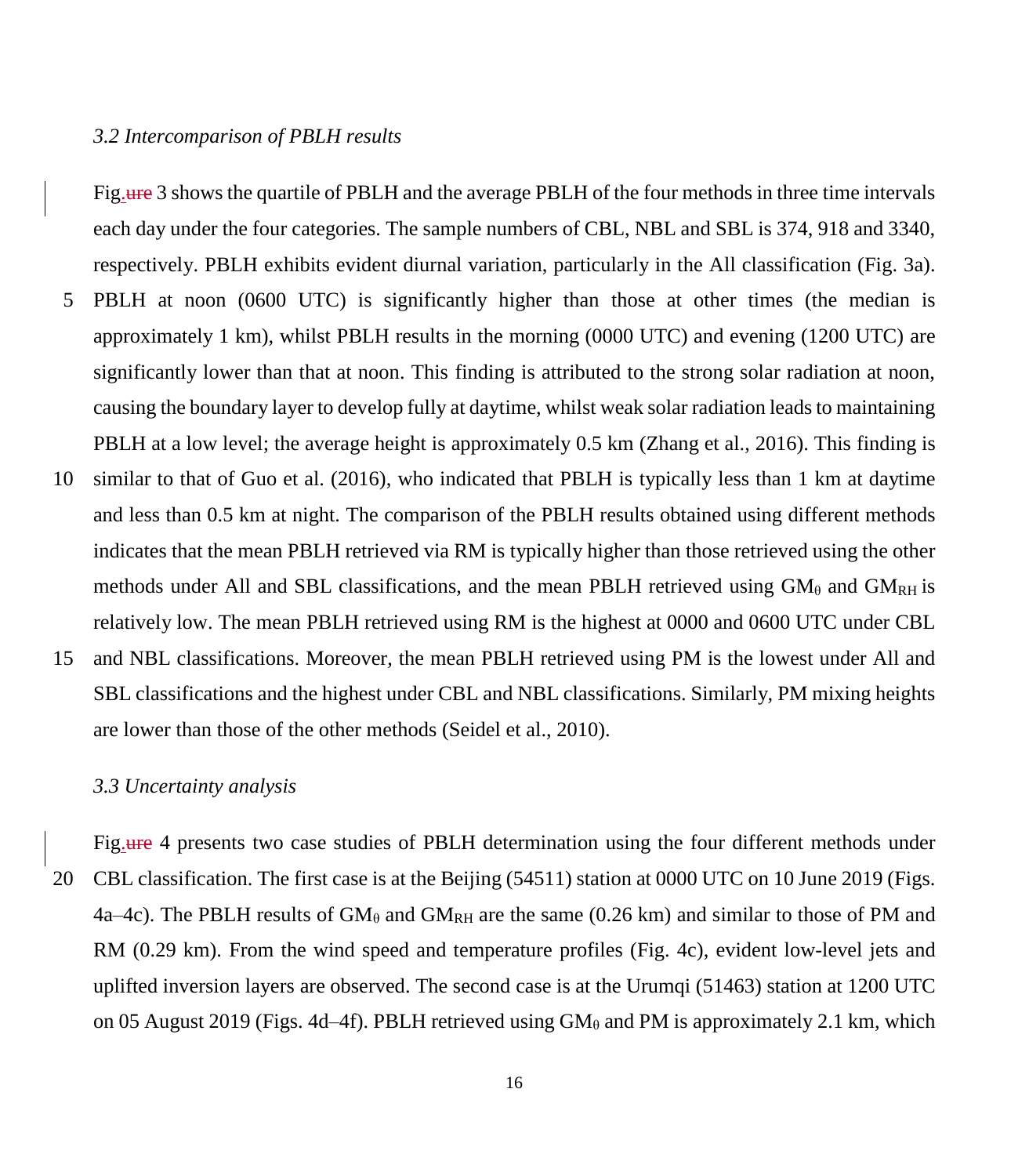differs from that retrieved using  $GM_{RH}$  and RM (approximately 1 km). In the wind speed profile, wind shear appears at the height of the two PBLH results. Fig. use 5 illustrates the case studies of PBLH determination under NBL classification at the Qingdao (54857) station at 0000 UTC on 10 June 2019 (Figs. 5a–5c) and at the Beijing (54511) station at 0000 UTC on 15 March 2019 (Figs. 5d–5f). The 5 PBLH results determined using the four methods in the first case are consistent (i.e. approximately 0.25 km), whilst the PBLH results determined using the four methods in the second case are significantly different. PBLH retrieved using  $GM_\theta$  and PM is approximately 1.45 km, whilst the results of  $GM<sub>RH</sub>$  and RM are approximately 0.3 km. Similar to the CBL cases, evident uplifted inversion layers are observed in the first case (Fig. 5c). In the second case, the existence of a low-level jet at the 10 height of the two PBLH results is reported. Lastly, the case studies under SCBL classification are presented in Fig. 6. The first case is at the Urumqi (51463) station at 0000 UTC on 23 February 2019. The second case is at the Beijing (54511) station at 0000 UTC on 10 November 2019. Similar to the previous cases, evident uplifted inversion layers are noted when PBLH is retrieved using the four methods. These results indicate that the reliability of PBLH results retrieved from RS data is affected

15 by the structure of the boundary layer.

To investigate the effect of the boundary layer structure, we define consistency to evaluate PBLH results obtained using different methods. For each sample, if the heights determined by more than three methods are similar (i.e. the height difference is less than 0.3 km), then the PBLH results obtained using these methods are determined to be consistent. Otherwise, the PBLH results are determined to 20 be inconsistent. In addition, if the PBLH result is unavailable, then it is defined as an invalid value (nan). In this manner, we generate statistics on the consistency of all the algorithms under all the classification conditions. The statistical results are provided in Table 2. Under CBL condition,  $GM_{\theta}$ achieves the highest consistency, accounting for  $83.96\%$ , whereas  $GM_{RH}$  presents the lowest consistency, accounting for 74.06%. The consistency of the two other methods is approximately 80%. 25 For NBL classification,  $GM_\theta$  also exhibits the highest consistency, accounting for 91.72%, whereas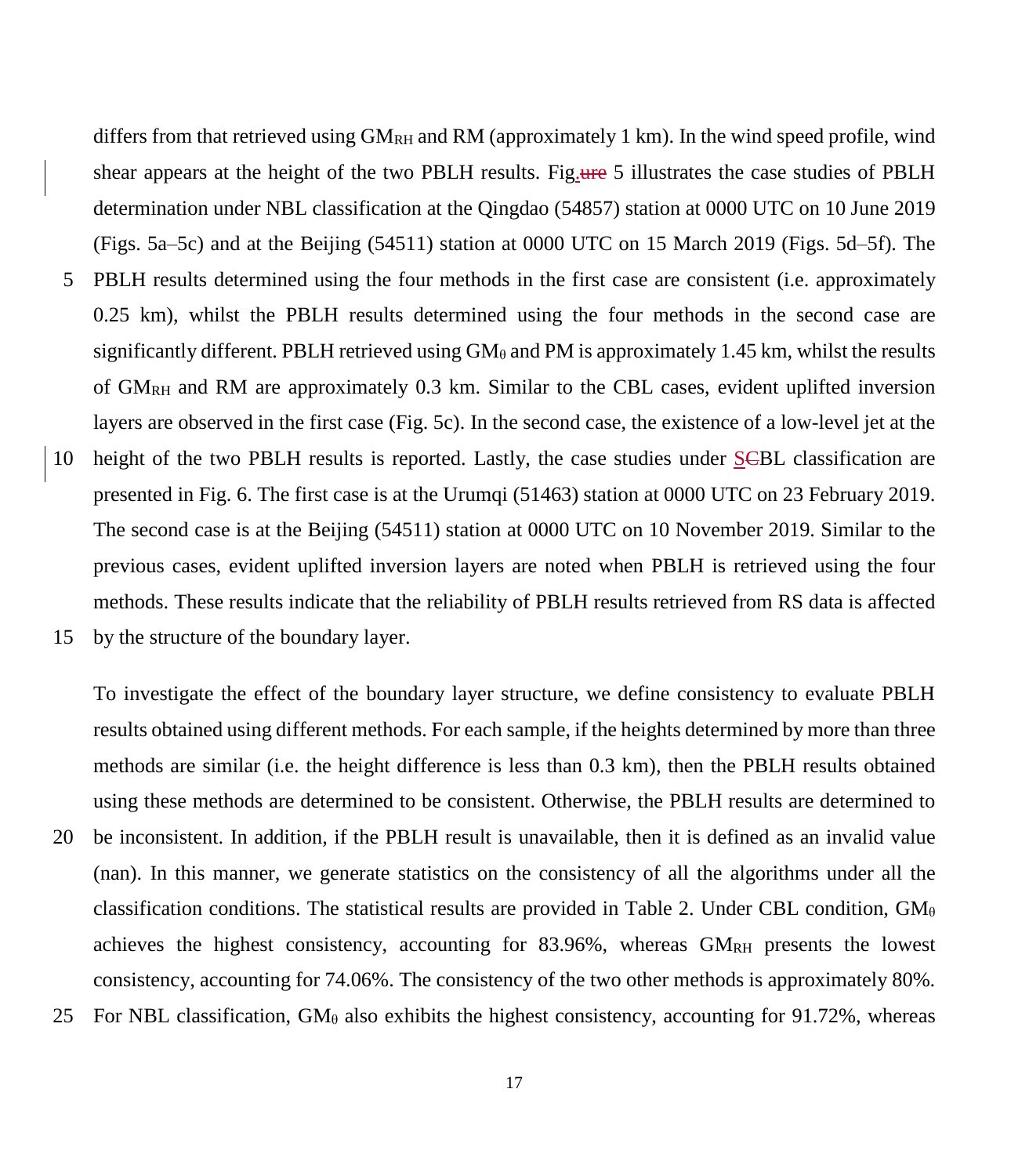RM demonstrates the lowest consistency, accounting for 69.50%. Under SBL condition, the consistency of  $GM_{\theta}$ ,  $GM_{RH}$ , PM and RM is 58.35%, 57.87%, 49.34% and 28.47%, respectively. Moreover, the PBLH results retrieved using different methods are also evaluated under TIL condition. In this classification, the temperature inversion height is regarded as the standard value and compared

- 5 with the results retrieved using the four methods. The retrieval results of  $GM<sub>RH</sub>$  and  $GM<sub>θ</sub>$  exhibit the highest consistency (above 90%). These results indicate that the consistency of PBLH retrieved using  $GM_{\theta}$  and  $GM_{RH}$  is higher than those retrieved using other methods. These findings are consistent with those of Seidel et al. (2010). Simultaneously, under NBL and SBL classifications, the proportion of effective PBLH results for  $GM_{\theta}$ ,  $GM_{RH}$  and PM is extremely high, and the proportion of invalid values
- 10 (nan) is less than 1%. By contrast, the proportion of invalid values for RM is 18.30% and 63.47% under NBL and SBL classifications, respectively. This finding indicates that  $GM<sub>θ</sub>$ ,  $GM<sub>RH</sub>$  and PM are more effective than RM under NBL and SBL conditions. Under TIL conditions, 95.95% of the PBLH results from RM are defined as nan. This finding may be attributed to the formation of TIL being frequently related to the radiative cooling of the surface. When TIL occurs, turbulence is weak, and

15 thus, the probability of using RM to retrieve PBLH is small (Seidel et al., 2012).

In accordance with the aforementioned consistency, the average profiles and standard deviations of the wind speed and potential temperature of consistent and inconsistent cases under CBL, NBL and SBL classifications are presented in Fig. 7. Under CBL classification, the mean wind speed profile of consistent cases is similar to that of inconsistent cases (Fig. 7a), whilst the mean potential temperature 20 profile of consistent cases has a larger gradient than that of inconsistent cases (Fig. 7d). This phenomenon also occurs in NBL classification (Figs. 7b and 7e). By contrast, the mean wind speed

profile of consistent cases differs from that of inconsistent cases under SBL classification (Fig. 7c), and an evident low-level jet (0.3–0.4 km) is observed in the mean wind speed profile of consistent cases. The mean potential temperature profile of consistent cases is in accord with that of inconsistent 25 cases (Fig. 7d). The mean potential temperature profile of consistent cases exhibits an evident gradient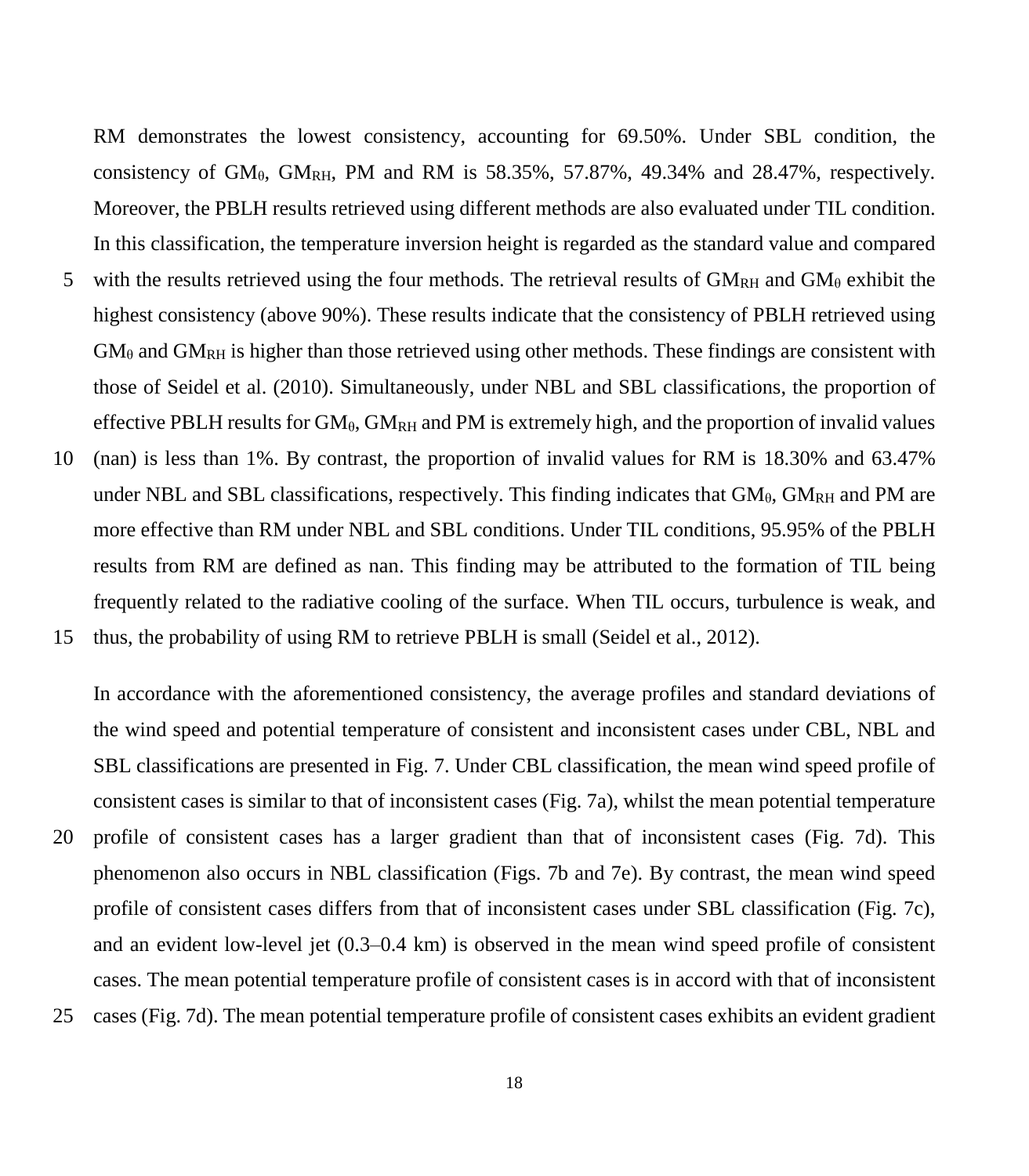under CBL and NBL classifications, and the mean wind speed profile of consistent cases has an apparent obvious low-level jet under SBL classification. As can be seenCombined with the results infrom Table 2, the consistency of the different various methods under the SBL classification is relatively low compared to the other classification conditions. This may be due to<del>is caused by the fact</del>

- 5 that there is no obvious potential temperature gradient in the potential temperature profile under SBL condition, as shown in (Fig. 7f), which will directly lead to a large uncertainty difference in the inversion of the PBLH from by the  $GM_\theta$  and  $GM_{RH}$ . These results indicate that consistent cases are typically accompanied by noticeable atmosphere stratification, such as a large gradient in the potential temperature profile or a low-level jet in the wind speed profile. Liu et al. (2020) compared PBLH from
- 10 RS and a radar wind profiler. They pointed out that the height difference between PBLH from RS and from the radar wind profiler is evident when the vertical structure of the atmosphere presents no evident stratification.

#### *3.4 Optimisation process*

In accordance with the preceding uncertainty analysis, we can propose the OP flow for PBLH inversion 15 from RS data. For RS data, the first step is to confirm the structure type of the boundary layer on the basis of the potential temperature and temperature profile. The appropriate method is then selected for different types of boundary layer. Considering the effective inversion number and consistency in Table 2,  $GM_\theta$  and RM are recommended for use under CBL condition. Under NBL condition,  $GM_\theta$  and PM exhibit the highest consistency, and thus, are recommended for use. Under SBL condition,  $GM_\theta$  and 20  $GM_{RH}$  exhibit similar performance and are recommended for use. When TIL is present, the height of

the temperature inversion top (TIH) is defined as PBLH.

Fig.ure 8 shows the quartiles and average values of PBLH for each method and OP at the nine selected sites. Here, the OP of RS data is the use of  $GM_\theta$  under CBL, NBL and SBL classification conditions, and the temperature inversion height is regarded as PBLH under TIL condition. With the exception of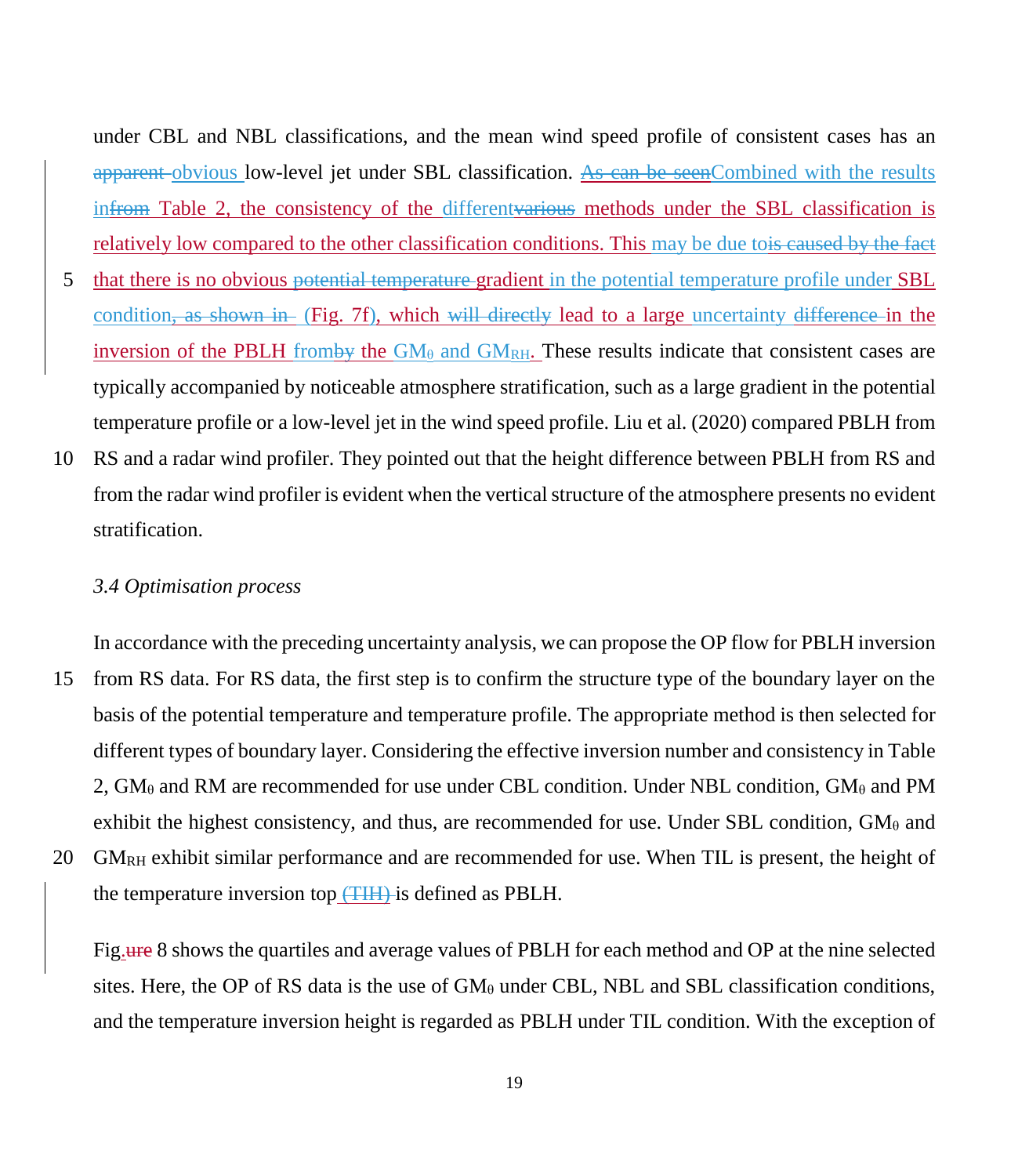the Sansha (59981) site, PM and RM overestimate PBLH in each site relative to OP, whilst  $GM_{\theta}$ , GMRH and OP have similar PBLH. PBLH determined using OP is in the average level of the four other methods and relatively stable. This finding is consistent with that of Aryee et al. (2020), who indicated that the gradient method is superior to RM and other methods and can produce extremely low 5 deviations and high statistical correlation coefficients. Fig.ure 8 shows evident regional differences in PBLH. The PBLH results of the Urumqi site (51463) in Northwest China and the Beijing site (54511) in North China are significantly higher than 0.5 km. In particular, the average PBLH of the Urumqi (51463) and Beijing (54511) sites is higher than those of other sites when RM is used, and the number of average PBLH results is 0.98 km and 0.82 km, respectively. In the inland and coastal areas of 10 southeast China, the average PBLH is generally lower than 0.5 km, even in Sanya (59948), where the average PBLH is approximately 0.3–0.4 km. Such regional differences are due to various reasons, and certain differences exist in the dominant mechanisms of PBL development in various regions. For example, in the Urumqi site (51463) in Northwest China, net radiation is significantly lower than that in the south. This phenomenon is due to the dry climate, which makes the surface latent heat flux 15 caused by evapotranspiration small.; thus, Mmost of the heat is transported to the atmosphere through sensible heat, which is conducive to the development of PBL (Wang and Wang, 2014; Guo et al., 2019). By contrast, high soil moisture can cause a relatively shallower diurnal PBL over the southeast coast (Mcgrath-Spangler and Denning, 2012). This result is consistent with the analysis based on RS data and the reanalysis data from January 2011 to July 2015 of Guo et al. (2016).

#### 20 **5 Summary and conclusions**

The performance of four common PBLH retrieval algorithms is evaluated under different thermodynamic stability conditions on the basis of the RS data of nine sites in China from January to December 2019. The reasons for the differences amongst the algorithmsmethods under varying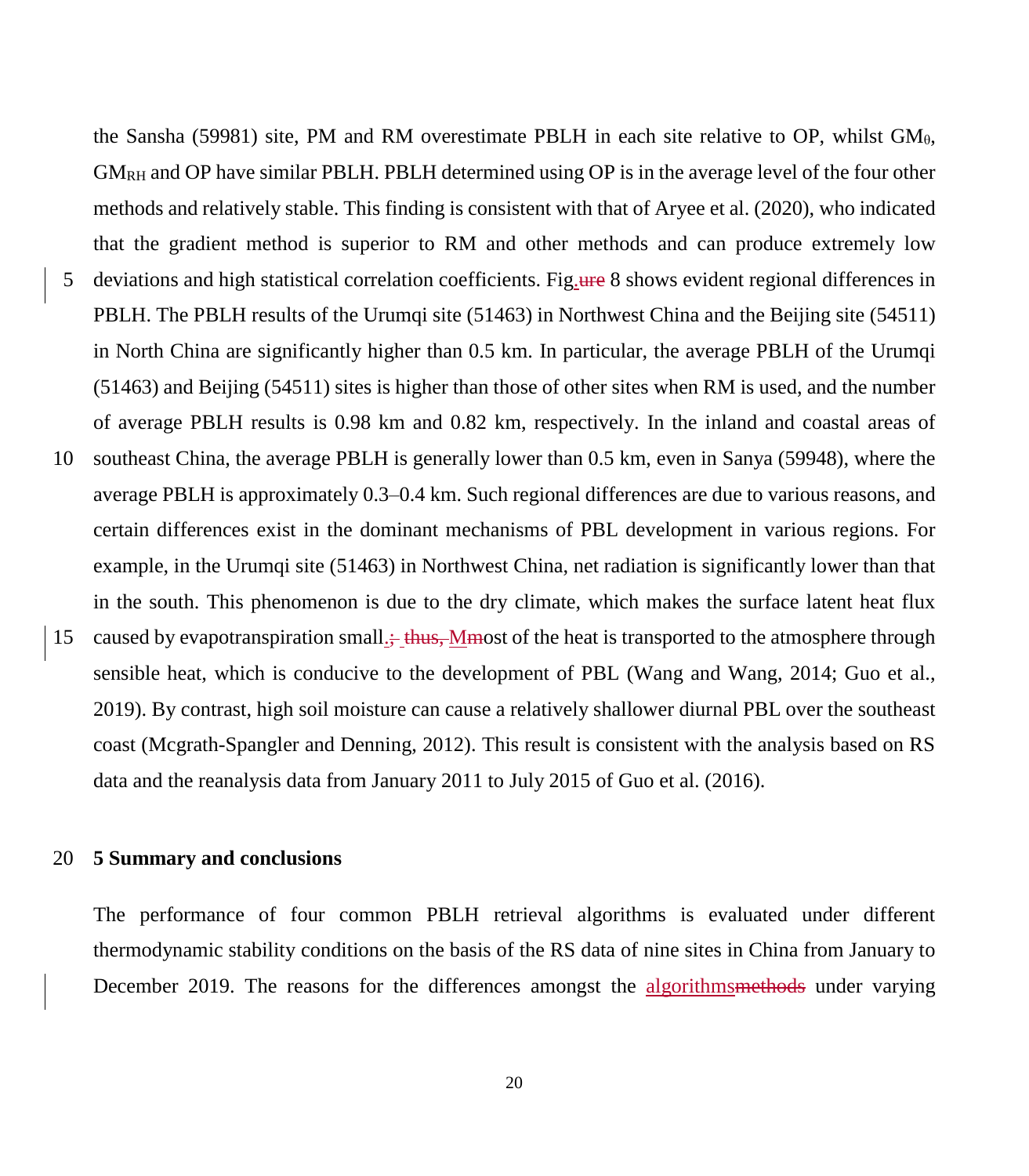atmospheric conditions are analysed. Finally, the OP flow of PBLH retrieval based on RS data is proposed.

In accordance with the vertical distribution of the potential temperature profile, the frequency of different PBL types in the nine selected sites are calculated. The results show that SBL and TIL are 5 dominant, particularly at 0000 and 1200 UTC, whilst CBL is dominant at 0600 UTC. Moreover, by comparing PBLH retrieved using different methods under varying conditions, the mean PBLH retrieved using RM is typically higher than those retrieved using the other methods under All and SBL conditions, and the mean PBLH retrieved using PM is the lowest. By contrast, the mean PBLH retrieved using PM is the highest under CBL and NBL classifications. The mean PBLH retrieved using 10  $GM_{\theta}$  and  $GM_{RH}$  is relatively low. Then, an uncertainty analysis is conducted for the consistent and inconsistent special cases of the four methods under different classification conditions. The results show that under CBL and NBL conditions, PBLH retrieved using different methods is consistent in most cases (more than 80%). By contrast, the consistency of PBLH is less than 60% under SBL condition. GM $_{\theta}$  exhibits the highest consistency under all conditions, and GM<sub>RH</sub> and PM are more 15 effective than RM under NBL and SBL conditions. Meanwhile, the average profiles and standard deviations of the wind speed and potential temperature of consistent and inconsistent cases under CBL, NBL and SBL classifications are analysed. The results indicate that consistent cases are typically accompanied by evident atmosphere stratification, such as a large gradient in the potential temperature profile or a low-level jet in the wind speed profile. Finally, the OP flow for the RS data retrieval of

20 PBLH is proposed. GM<sub>θ</sub> and RM are recommended for use under CBL condition. GM<sub>θ</sub> and PM exhibit the highest consistency and are appropriate for NBL condition.  $GM_\theta$  and  $GM_{RH}$  are robust for SBL condition. When TIL is present, the height of the temperature inversion top is defined as PBLH.

The results of this study help in understanding the performance of PBLH retrieval methods and the characteristics of PBL in China. It provides a reliable process for inverting boundary layer heightPBLH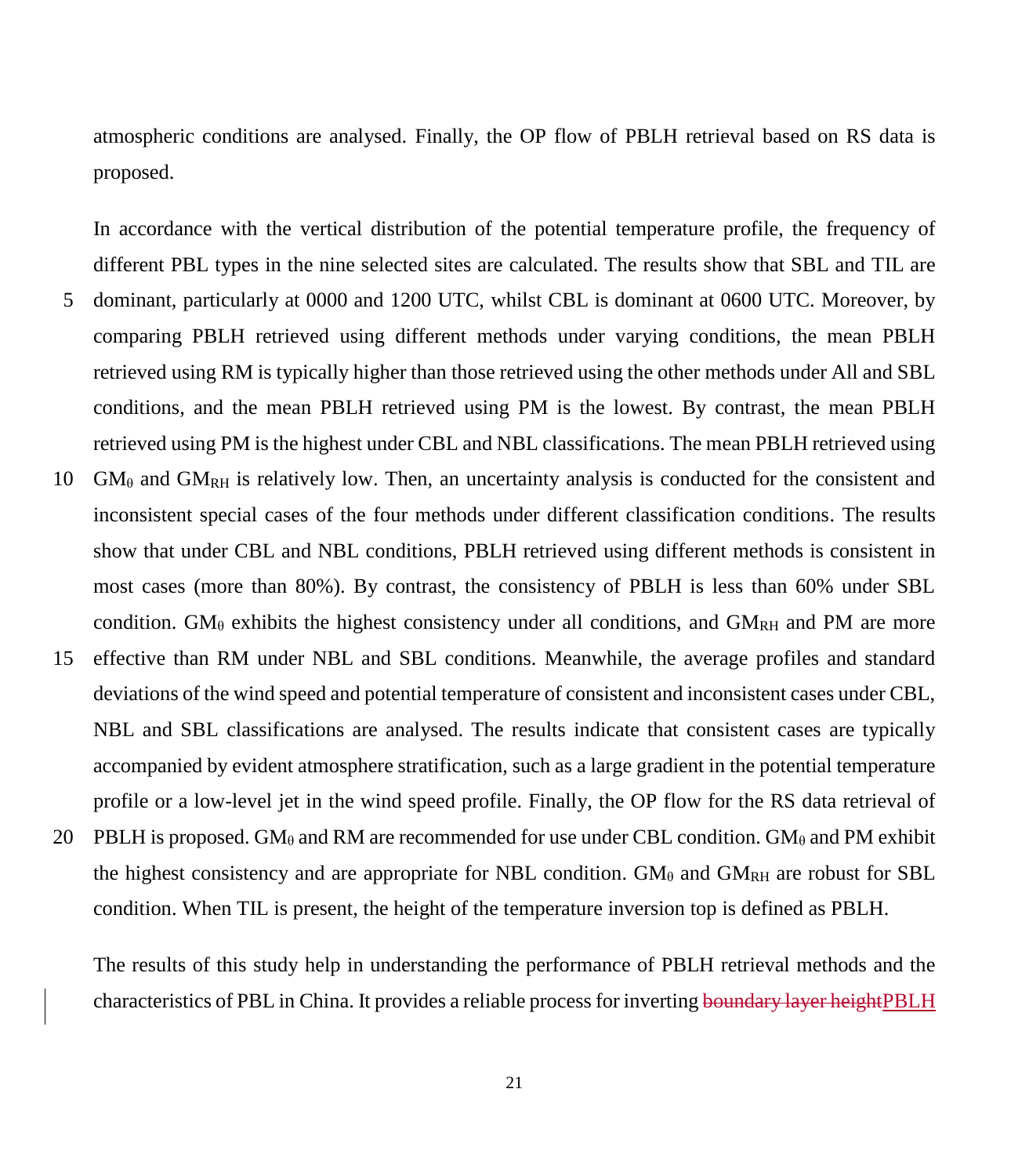results from RS data. Future work will explore the application of AI algorithms to boundary layer inversion.

#### **Data availability**

The L-band radiosonde data used in this paper can be provided for non-commercial research purposes 5 upon request (Dr. Boming Liu: liuboming@whu.edu.cn).

#### **Author contributions**

The study was completed with close cooperation between all authors. H. Li and B. Liu conceived the idea of this manuscript; H. Li, X. Ma and B. Liu conducted the data analyses and co-wrote the manuscript; X. Ma, S. Jin, Y. Ma, Y. Zhao and W. Gong discussed the experimental results, and all 10 coauthors helped reviewing the manuscript.

#### **Competing interests.**

The authors declare that they have no conflict of interest.

#### **Acknowledgements.**

This work was financially supported by the National Natural Science Foundation of China under grant 15 42001291, 41801261, 41827801 and Project funded by the China Postdoctoral Science Foundation 2020M682485.

#### **References**

- Ao, C., Chan, T., Iijima, B., Li, J., Mannucci, A., Teixeira, J., Tian, B., and Waliser, D.: Planetary boundary layer information from GPS radio occultation measurements, GRAS SAF Workshop
- 20 on Applications of GPSRO Measurements, 123-131, [https://www.ecmwf.int/node/15416,](https://www.ecmwf.int/node/15416) 2008.
	- Aryee, J., Amekudzi, L., Preko, K., Atiah, W., and Danuor, S.: Estimation of planetary boundary laye r height from radiosonde profiles over West Africa during the AMMA field campaign: Intercom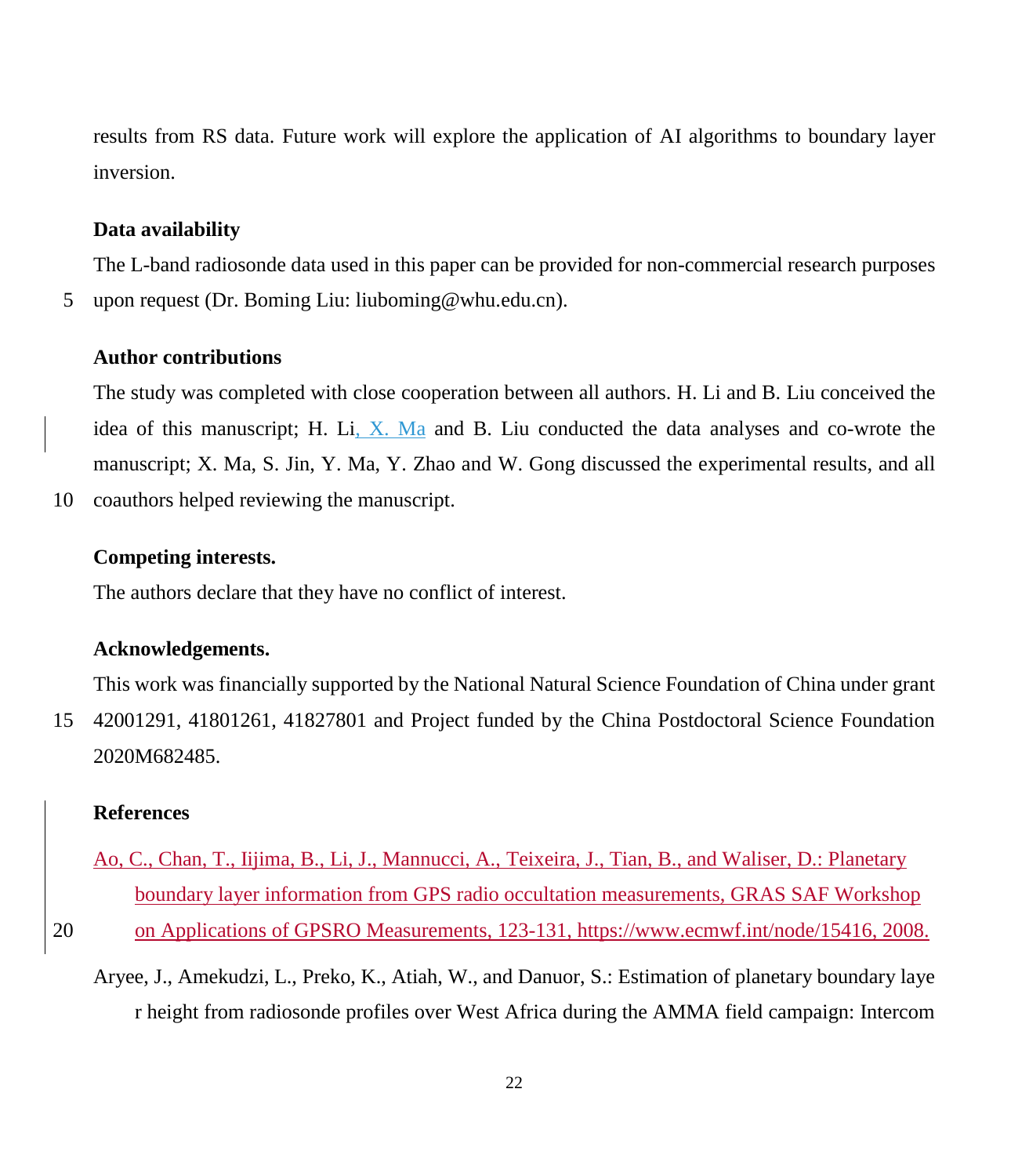parison of different methods, Scientific African, 7: 00228, https://doi.org/10.1016/j.sciaf.2019.e 00228, 2020.

### Bonner, W. D.: Climatology of the low level jet, Monthly Weather Review, 96, 833-850, https://doi.o rg/10.1175/1520-0493(1968)096<0833:cotllj>2.0.co;2, 1968.

- 5 Bradley, R. S., Keimig, F. T., and Diaz, H. F.: Recent changes in the North American Arctic boundar y layer in winter, Journal of Geophysical Research: Atmospheres, 98, 8851-8858, https://doi.org /10.1029/93jd00311, 1993.
	- Emeis, S., Münkel, C., Vogt, S., Müller, W. J., and Schäfer, K.: Atmospheric boundary-layer structur e from simultaneous sodar, rass, and ceilometer measurements, Atmospheric Environment, 38

10 (2), 273-286, https://doi.org/10.1016/j.atmosenv.2003.09.054, 2004.

- Eresmaa, N., Karppinen, A., Joffre, S.M., Rasanen, J., and Talvitie, H.: Mixing height determination by ceilometer, Atmospheric Chemistry and Physics, 6, 1485-1493, https://doi.org/10.5194/acp-6 -1485-2006, 2006.
- Garratt, J.R., Wyngaard, J.C., and Francey, R.J.: Winds in the atmospheric boundary layer-prediction
- 15 and observation, Journal of Atmospheric Sciences, 39, 1307-1316, https://doi.org/10.1175/1520 -0469(1982)039<1307:WITABL>2.0.CO;2, 1982;
	- Garratt, J.R.: Review: the atmospheric boundary layer, Earth-Science Reviews, 37, 89-134, https://do i.org/10.1016/0012-8252(94)90026-4, 1994.

Guo, J., Miao, Y., Zhang, Y., Liu, H., Li, Z., Zhang, W., He, J., Lou, M., Yan, Y., and Bian, L.: The

20 climatology of planetary boundary layer height in China derived from radiosonde and reanalysis data, Atmospheric Chemistry and Physics, 16, 13309-13319, https://doi.org/10.5194/acp-16-13 309-2016, 2016.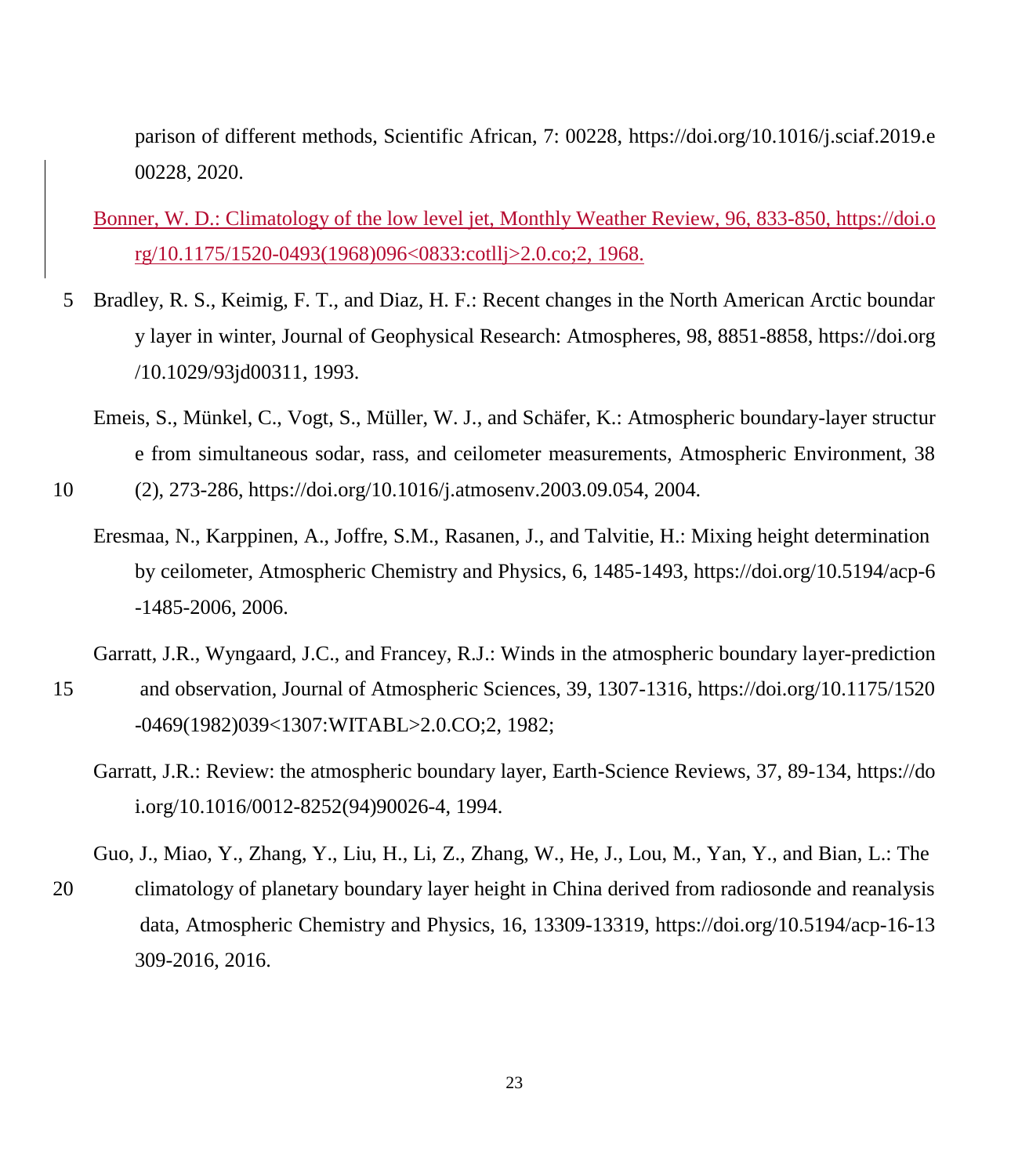- Guo, J., Zhang, X., Che, H., Gong, S., An, X., Cao, C., Guang, J., Zhang, H., Wang, Y., and Zhang, X.: Correlation between PM concentrations and aerosol optical depth in eastern China, Atmosph eric Environment, 43, 5876-5886, https://doi.org/10.1016/j.atmosenv.2009.08.026, 2009.
- Guo, J., Li, Y., Cohen, J. B., Li, J., Chen, D., Xu, H., Liu, L., Yin, J., Hu, K., and Zhai, P.: Shift in th
- 5 e Temporal Trend of Boundary Layer Height in China Using Long‐Term (1979–2016) Radioson de Data, Geophysical Research Letters, 46, 6080-6089, https://doi.org/10.1029/2019gl082666, 2 019.
	- Guo, J., Liu, B., Gong, W., Shi, L., Zhang, Y., Ma, Y., Zhang, J., Chen, T., Bai, K., Stoffelen, A., Le euw, G., and Xu, X.: First comparison of wind observations from ESA's satellite mission Aeolus
- 10 and ground-based radar wind profiler network of China, Atmospheric Chemistry and Physics, 2 1(4), 2945-2958, https://doi.org/10.5194/acp-2020-869, 2021.
	- Hong, Q., Liu, C., Hu, Q., Xing, C., Tan, W., Liu, H., Liu, J. Evolution of the vertical structure of air pollutants during winter heavy pollution episodes: The role of regional transport and potential sources. Atmospheric Research, 228, 206-222, 2019.
- 15 Holzworth, G.C.: Estimates of mean maximum mixing depths in the contiguous United States, Mont hly Weather Review, 92, 235-242, https://doi.org/10.1175/1520-0493(1964)092<0235:eommm d>2.3.co;2, 1964.
	- Haeffelin, M., Angelini, F., Morille, Y., Martucci, G., Frey, S., Gobbi, G.P., Lolli, S., O'Dowd, C. D., Sauvage, L., Xueref-Rémy, I., Wastine, B., and Feist, D. G.: Evaluation of Mixing-Height Retri
- 20 evals from Automatic Profiling Lidars and Ceilometers in View of Future Integrated Networks i n Europe, Boundary Layer Meteorology, 143, 49-75, https://doi.org/10.1007/s10546-011-9643 z, 2012.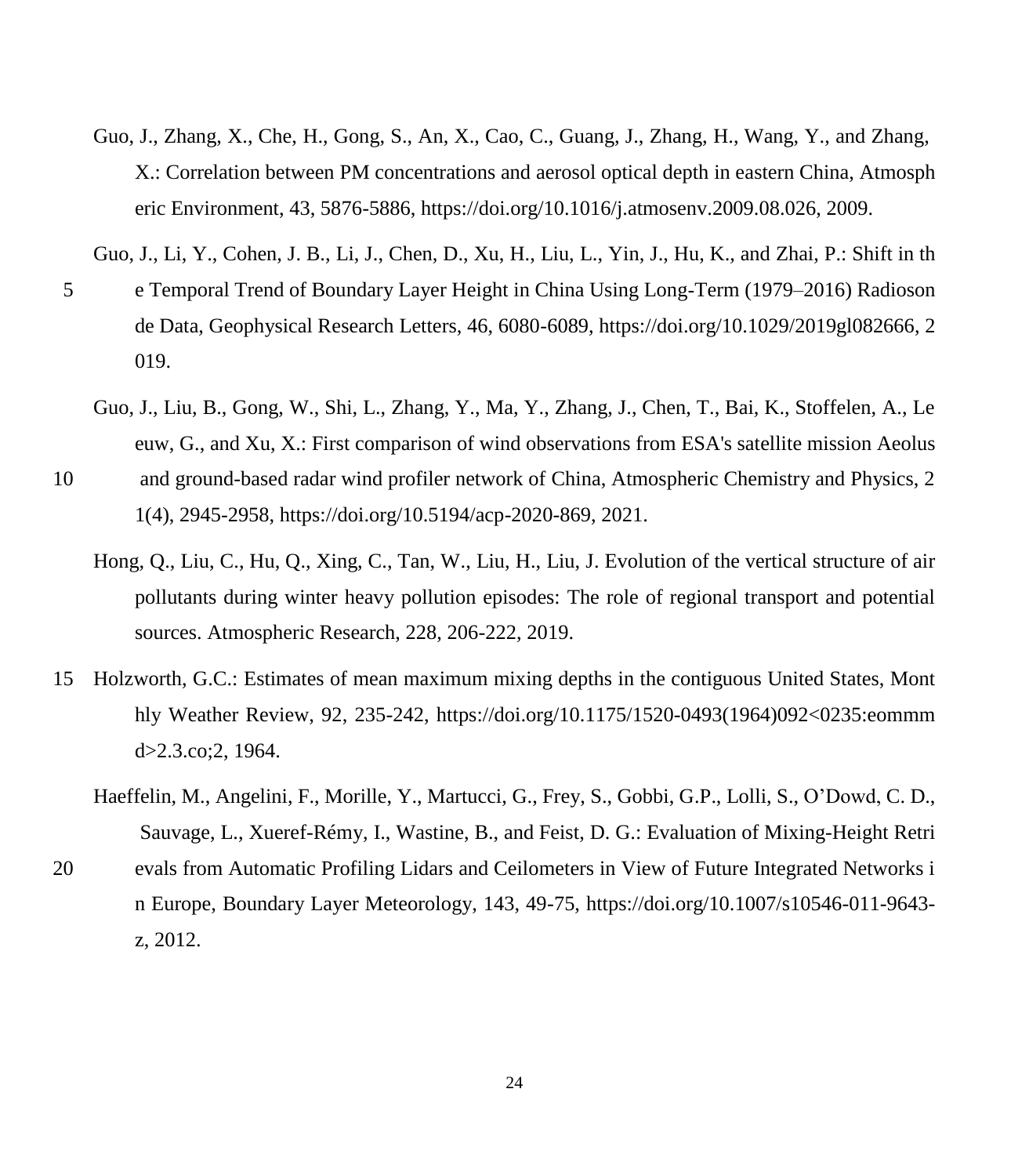- Jiang, Y., Xin, J., Zhao, D., Jia, D., and Dai, L. Analysis of differences between thermodynamic and material boundary layer structure: comparison of detection by ceilometer and microwave radiom eter, Atmospheric Research, 105179, https://doi.org/10.1016/j.atmosres.2020.105179, 2020.
- Ji, X., Liu, C., Xie, Z., Hu, Q., Dong, Y., Fan, G., Liu, J. Comparison of mixing layer height inversion
- 5 algorithms using lidar and a pollution case study in Baoding, China. Journal of Environmental Sciences, 79, 81-90, 2019.
	- Krishnamurthy, R., Newsom, R.K., Berg, L.K., Xiao, H., Ma, P., and Turner, D.D.: On the estimatio n of boundary layer heights: A machine learning approach, Atmospheric Measurement Techniqu es Discussions, 1-34, https://doi.org/10.5194/amt-2020-439, 2020.
- 10 Kursinski, E.R., Hajj, G.A., Schofield, J.T., Linfield, R.P., and Hardy, K.R.: Observing Earth's atmos phere with radio occultation measurements using the Global Positioning System, Journal of Geo physical Research: Atmospheres, 102, 23429-23465, https://doi.org/10.1029/97jd01569, 1997.
	- Liu, B., Ma, Y., Gong, W., Zhang, M., and Yang, J.: Study of continuous air pollution in winter over Wuhan based on ground-based and satellite observations, Atmospheric Pollution Research, 9, 15
- 15 6-165, https://doi.org/10.1016/j.apr.2017.08.004, 2018.
	- Liu, B., Ma, Y., Gong, W., Zhang, M. and Shi, Y.: The relationship between black carbon and atmos pheric boundary layer height, Atmospheric Pollution Research, 10, https://doi.org/10.1016/j.apr. 2018.06.007, 2019.
- Liu, B., Ma, Y., Liu, J., Gong, W., Wang, W., and Zhang, M.: Graphics algorithm for deriving atmos 20 pheric boundary layer heights from CALIPSO data, Atmospheric Measurement Techniques, 11, 5075-5085, https://doi.org/10.5194/amt-11-5075-2018, 2018.
	- Liu, B., Ma, Y., Shi, Y., Jin, S., Jin, Y., and Gong, W.: The characteristics and sources of the aerosol s within the nocturnal residual layer over Wuhan, China, Atmospheric Research, 241, 104959, h ttps://doi.org/10.1016/j.atmosres.2020.104959, 2020.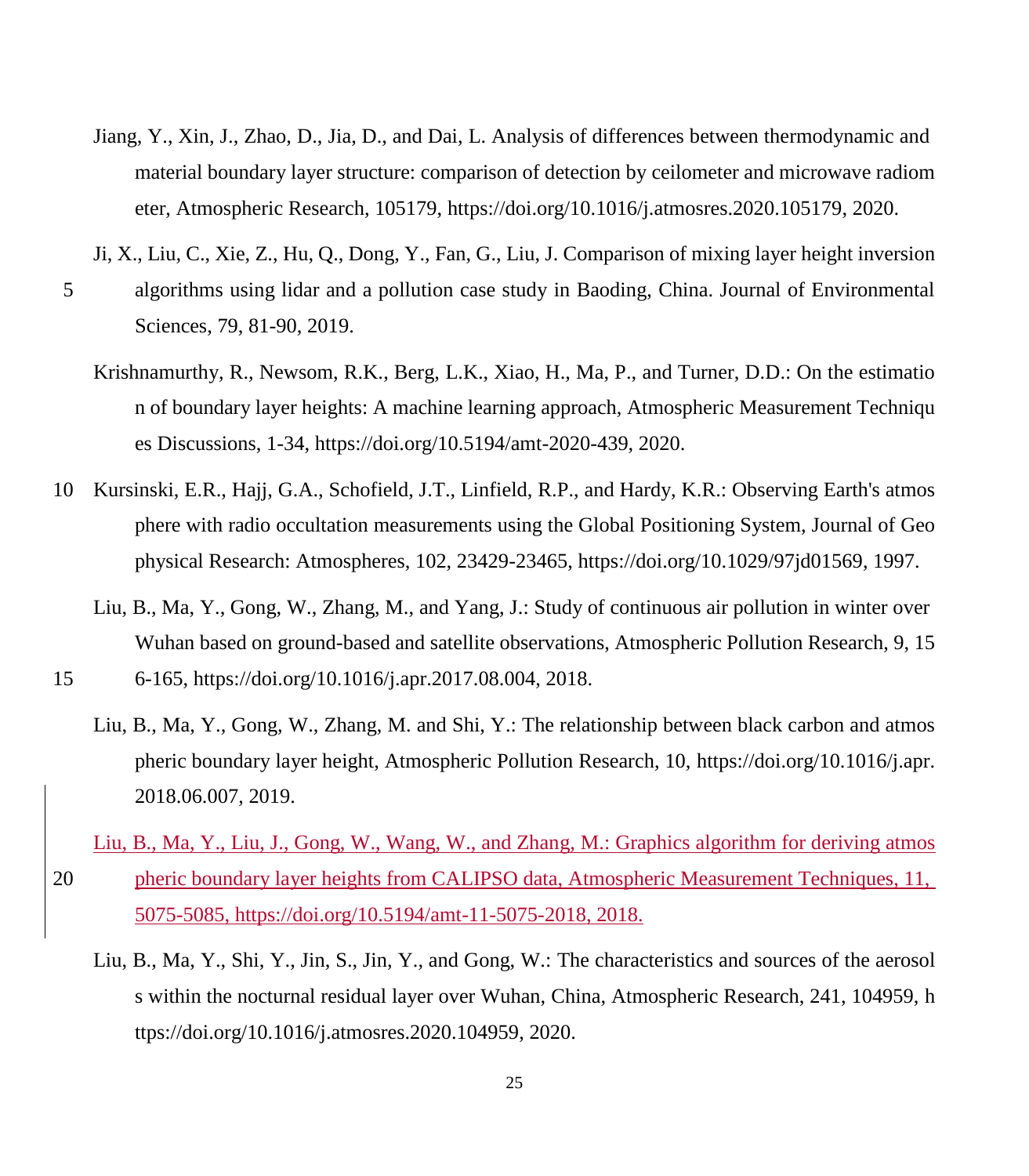Liu, B., Guo, J., Gong, W., Shi, Y., and Jin, S.: Boundary layer height as estimated from Radar wind profilers in four cities in China: Relative contributions from Aerosols and surface features, Rem ote Sens., 12, 1657, https://doi.org/10.3390/rs12101657, 2020.

Lou, M., Guo, J., Wang, L., Xu, H., Chen, D., Miao, Y., Lv, Y., Li, Y., Guo, X., and Ma, S.: On the r

- 5 elationship between aerosol and boundary layer height in summer in China under different therm odynamic conditions, Earth and Space Science, 6, 887-901, https://doi.org/10.1029/2019ea0006 20, 2019.
	- Liu, S., Liang. X.Z.: Observed diurnal cycle climatology of planetary boundary layer height, Journal of Climate, 23(21), 5790-5809, https://doi.org/10.1175/2010jcli3552.1, 2010.
- 10 Mcgrath-Spangler, E.L., Denning, A.S.: Estimates of North American summertime planetary bounda ry layer depths derived from space-borne lidar, Journal of Geophysical Research Atmospheres, 117, D15, https://doi.org/10.1029/2012jd017615, 2012.
	- Medeiros, B., Hall, A., and Stevens, B.: What Controls the Mean Depth of the PBL?, Journal of Clim ate, 18, 3157-3172, https://doi.org/10.1175/jcli3417.1, 2005.
- 15 Nieuwstadt, F.T.M.: The turbulent structure of the stable, nocturnal boundary layer, Journal of Atmos pheric Sciences, 41, 2202–2216, https://doi.org/10.1175/1520-0469(1984)041<2202:TTSOTS> 2.0.CO;2, 1984.
	- Oke, T.R.: The heat island of the urban boundary layer: characteristics, causes and effects, Wind clim ate in cities, 81-107, https://doi.org/10.1007/978-94-017-3686-2\_5, 1995.
- 20 Poulos, G.S., Blumen, W., Fritts, D.C., Lundquist, J.K., Sun, J., Burns, S.P., Nappo, C., Banta, R., N ewsom, R., Cuxart, J., Terradellas, E., Balsley, B., and Jensen, M.: CASES-99: A Comprehensiv e Investigation of the Stable Nocturnal Boundary Layer, Bulletin of the American Meteorologic al Society, 83, 555-581, 2002.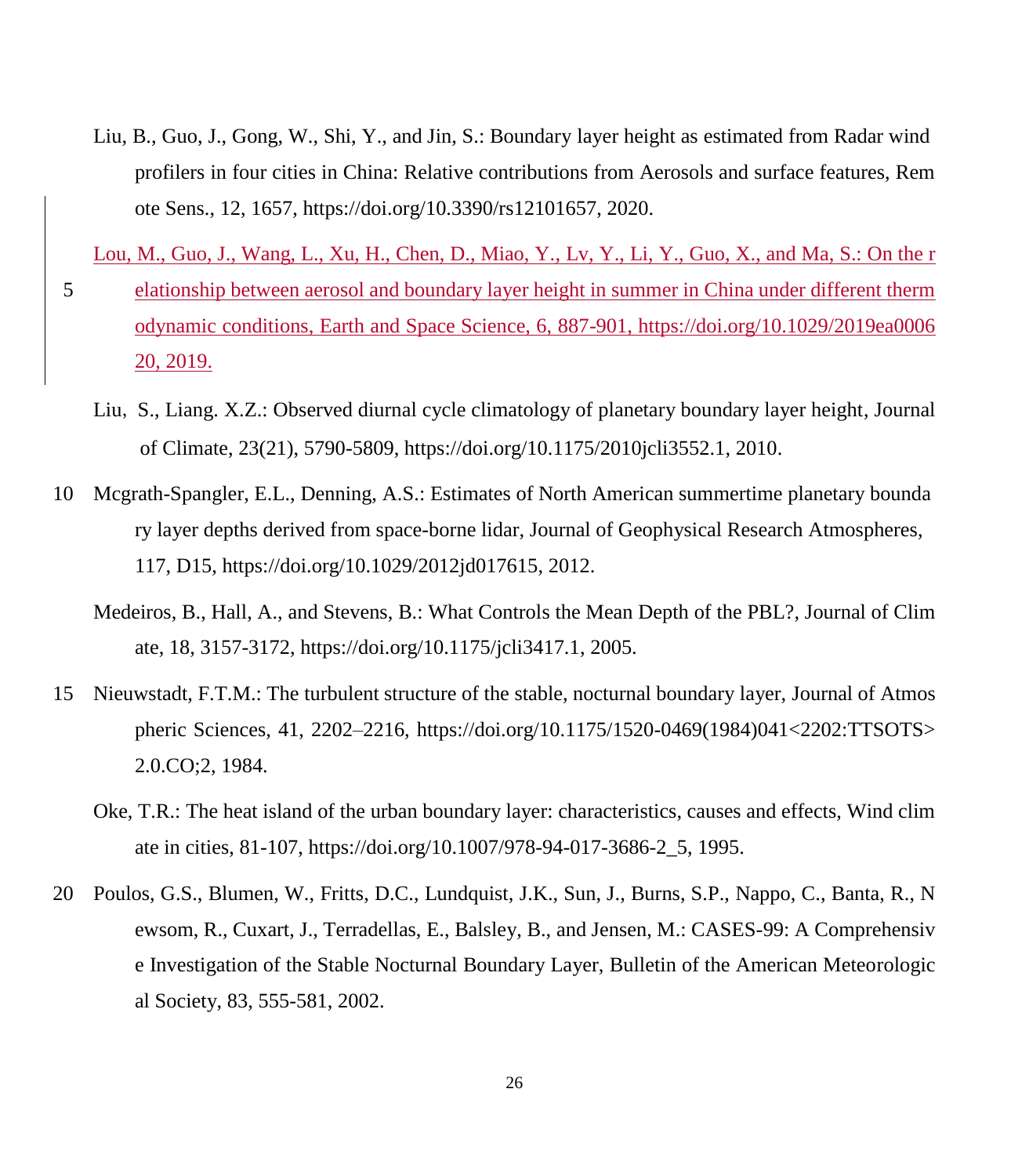- Rieutord, T., Aubert, S., and Machado, T.: Mixing height derivation from aerosol lidar using machine learning: KABL and ADABL algorithms, Atmospheric Measurement Techniques Discussions, 1-27, https://doi.org/10.5194/amt-2020-78, 2020.
- Schween, J.H., Hirsikko, A., Löhnert, U., and Crewell, S.: Mixing-layer height retrieval with ceilome
- 5 ter and Doppler lidar: from case studies to long-term assessment, Atmospheric Measurement Te chniques, 7, 3685-3704, https://doi.org/10.5194/amt-7-3685-2014, 2014.
	- Seibert, P., Beyrich, F., Gryning, S., Joffre, S., Rasmussen, A., and Tercier, P.: Review and intercom parison of operational methods for the determination of the mixing height, Atmospheric environ ment, 34, 1001-1027, https://doi.org/10.1016/S1352-2310(99)00349-0, 2000.
- 10 Seidel, D.J., Ao, C.O., and Li, K.: Estimating climatological planetary boundary layer heights from ra diosonde observations: Comparison of methods and uncertainty analysis, Journal of Geophysica l Research, 115, D16, https://doi.org/10.1029/2009jd013680, 2010.
- Seidel, D.J., Zhang, Y., Beljaars, A., Golaz, J., Jacobson, A.R., and Medeiros, B.: Climatology of the planetary boundary layer over the continental United States and Europe, Journal of Geophysical 15 Research: Atmospheres, 117, D17, https://doi.org/10.1029/2012jd018143, 2012.
	- Smith, E. K. and Weintraub, S.: The constants in the equation for atmospheric refractive index at radi o frequencies, Proceedings of the IRE, 41, 1035-1037, https://doi.org/10.6028/jres.050.006, 195 3.
- Sokolovskiy, S., Kuo, Y. H., Rocken, C., Schreiner, W., Hunt, D., and Anthes, R.: Monitoring the at 20 mospheric boundary layer by GPS radio occultation signals recorded in the open - loop mode, G eophysical research letters, 33, https://doi.org/10.1029/2006gl025955, 2006.
	- Solanki, R., Guo, J., Li, J., Singh, N., Guo, X., Han, Y., Lv, Y., Zhang, J., and Liu, B.: Atmospheric-Boundary-Layer-Height Variation over Mountainous and Urban Sites in Beijing as Derived fro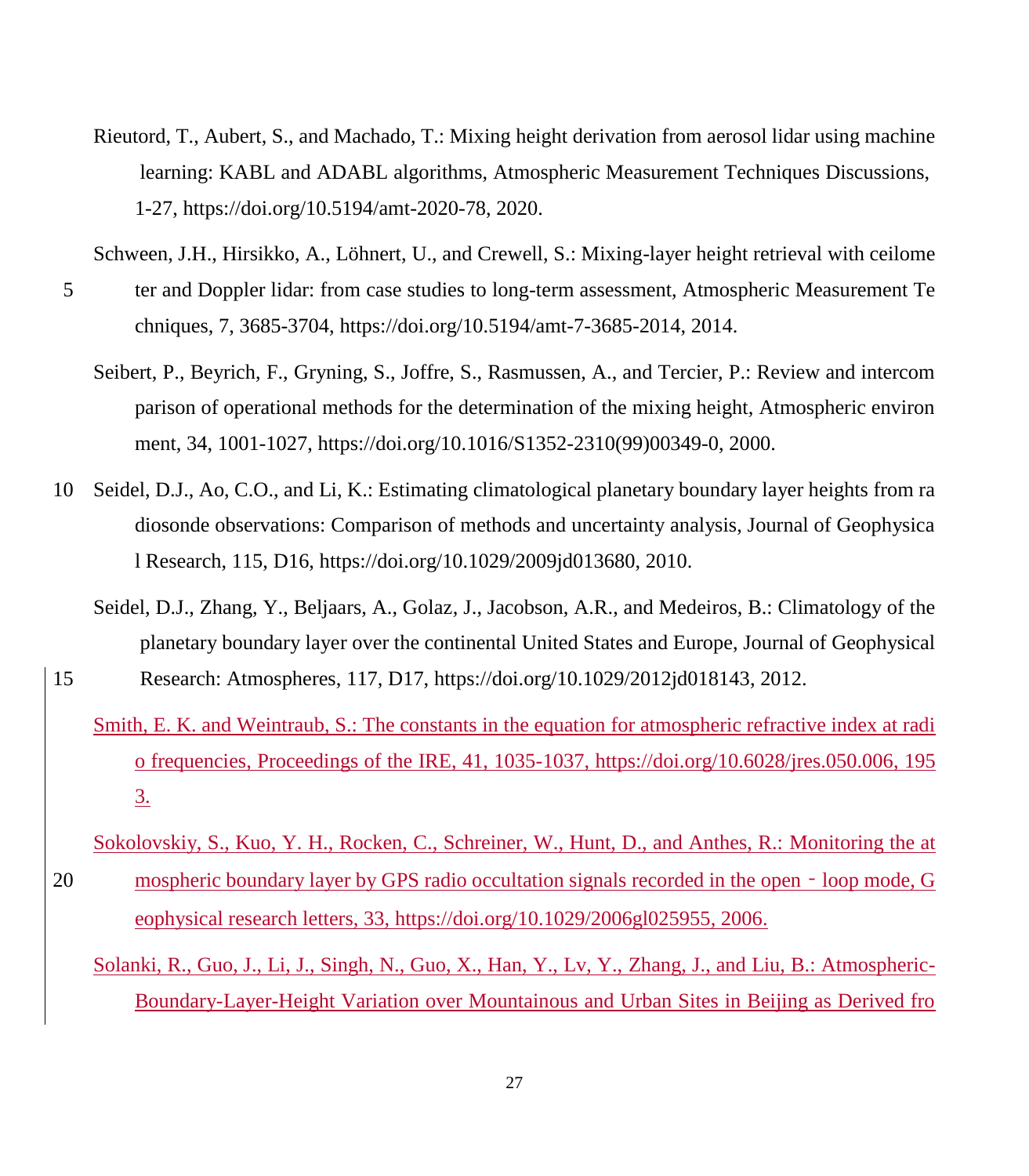m Radar Wind-Profiler Measurements, Boundary-Layer Meteorology, 1-20, https://doi.org/10.1 007/s10546-021-00639-9, 2021.

Stull R B.: An introduction to boundary layer meteorology, Kluwer Academic Publishers, 1988.

Su, T., Li, J., Li, C., Xiang, P., Lau, A. K. H., Guo, J., Yang, D., and Miao, Y.: An intercomparison o

- 5 f long term planetary boundary layer heights retrieved from CALIPSO, ground based lidar, a nd radiosonde measurements over Hong Kong, Journal of Geophysical Research: Atmospheres, 122, 3929-3943, https://doi.org/10.1002/2016jd025937, 2017.
	- Su, T., Li, Z., Zheng, Y., Luan, Q., and Guo, J.: Abnormally Shallow Boundary Layer Associated Wi th Severe Air Pollution During the COVID‐19 Lockdown in China, Geophysical Research Lette
- 10 rs, 47, 20, https://doi.org/10.1029/2020gl090041, 2020.
	- Shi, Y., Liu, B., Chen, S., Gong, W., Ma Y., Zhang, M., Jin, S., and Jin Y.: Characteristics of aerosol within the nocturnal residual layer and its effects on surface PM2.5 over China, Atmospheric E nvironment, 241, 117841, https://doi.org/10.1016/j.atmosenv.2020.117841, 2020.

Vogelezang, D., Holtslag, A.A.: Evaluation and model impacts of alternative boundary-layer height f

- 15 ormulations, Boundary-Layer Meteorology, 81, 245-269, https://doi.org/10.1007/bf02430331, 1 996.
	- Wang, W., He, J., Miao, Z., & Du, L. Space–Time Linear Mixed-Effects (STLME) model for mappin g hourly fine particulate loadings in the Beijing–Tianjin–Hebei region, China. Journal of Cleane r Production, 292, 125993, 2021.
- 20 Wang, X., Wang, K.: Estimation of atmospheric mixing layer height from radiosonde data, Atmosph eric Measurement Techniques, 7(6), 1701-1709, https://doi.org/10.5194/amt-7-1701-2014, 2014.

Yang, Y., Fan, S., Wang, L., Gao, Z., Zhang, Y., Zou, H., Miao, S., Li, Y., Huang, M., and Yim, S. H. L.: Diurnal evolution of the wintertime boundary layer in urban Beijing, China: Insights from D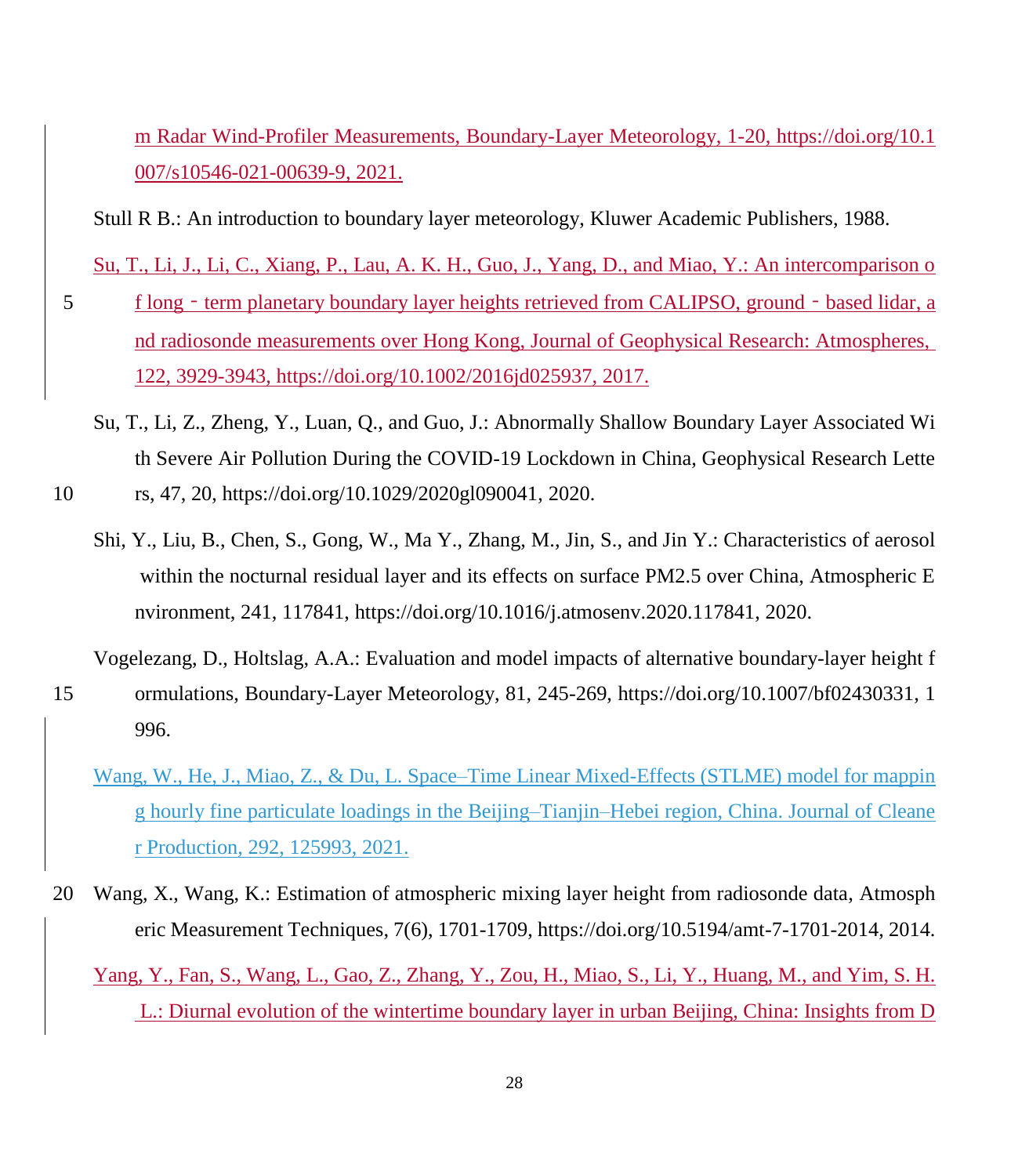oppler Lidar and a 325-m meteorological tower, Remote Sensing, 12, 3935, https://doi.org/10.33 90/rs12233935, 2020.

Yu, L., Zhang, M., Wang, L., Lu, Y., and Li, J.: Effects of aerosols and water vapour on spatial-temp oral variations of the clear-sky surface solar radiation in China, Atmospheric Research, 248, 105

5 162, https://doi.org/10.1016/j.atmosres.2020.105162, 2021.

- Zhang, M., Jin, S., Ma, Y., Fan, R., Wang, L., Gong, W., and Liu, B.: Haze events at different levels in winters: A comprehensive study of meteorological factors, Aerosol characteristics and direct r adiative forcing in megacities of north and central China, Atmospheric Environment, 245, 1180 56, https://doi.org/10.1016/j.atmosenv.2020.118056, 2021.
- 10 Zhang, W., Guo, J., Miao, Y., Liu, H., Zhang, Y., Li, Z., and Zhai, P.: Planetary boundary layer heigh t from CALIOP compared to radiosonde over China, Atmospheric Chemistry and Physics, 16, 9 951-9963, https://doi.org/10.5194/acp-16-9951-2016, 2016.
	- Zhang, W., Guo, J., Miao, Y., Liu, H., Song, Y., Fang, Z., He, J., Lou, M., Yan, Y., Li, Y., and Zhai, P.: On the Summertime Planetary Boundary Layer with Different Thermodynamic Stability in C
- 15 hina: A Radiosonde Perspective, Journal of Climate, 31, 1451-1465, https://doi.org/10.1175/jclid-17-0231.1, 2018.
	- Zhang, Y., Sun, K., Gao, Z., Pan, Z., Shook, M.A., and Li, D.: Diurnal Climatology of Planetary Bou ndary Layer Height Over the Contiguous United States Derived From AMDAR and Reanalysis Data, Journal of Geophysical Research: Atmospheres, 125, https://doi.org/10.1029/2020jd03280

20 3, 2020.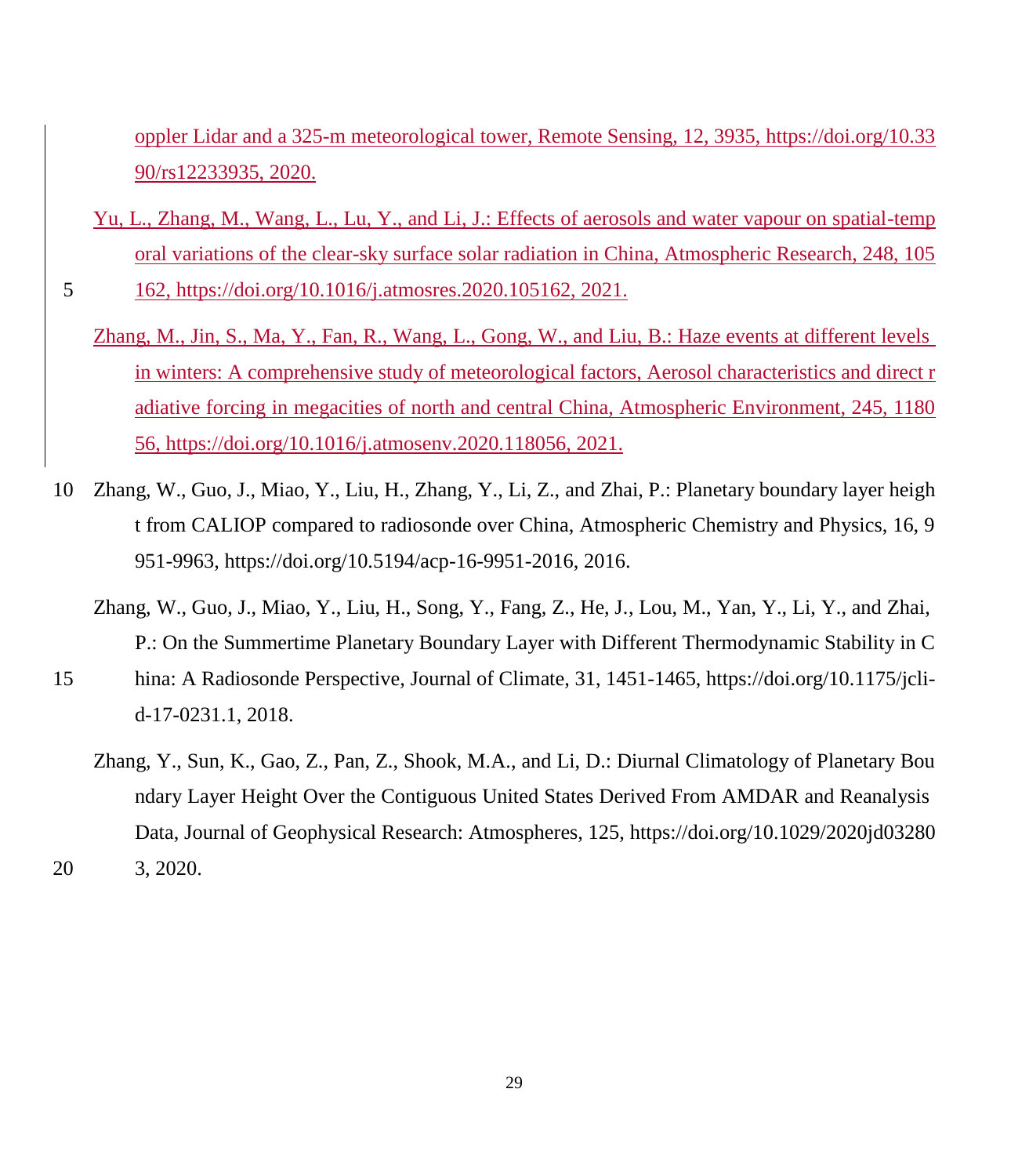| Site number | <b>Site</b> | Longitude | Latitude | Elevation (m) | <b>Total Observation</b><br><b>Period</b> |
|-------------|-------------|-----------|----------|---------------|-------------------------------------------|
| 51463       | Urumqi      | 87.7      | 43.8     | 936           | $01/2019 - 12/2019$                       |
| 54511       | Beijing     | 116.5     | 39.8     | 31            | $01/2019 - 12/2019$                       |
| 54727       | Jinan       | 117.5     | 36.7     | 264           | $01/2019 - 12/2019$                       |
| 54857       | Qingdao     | 120.3     | 36.1     | 75            | $01/2019 - 12/2019$                       |
| 57494       | Wuhan       | 114.1     | 30.6     | 24            | $01/2019 - 12/2019$                       |
| 57687       | Changsha    | 112.8     | 28.1     | 120           | $01/2019 - 12/2019$                       |
| 59758       | Haikou      | 110.3     | 20.0     | 65            | $01/2019 - 12/2019$                       |
| 59948       | Sanya       | 109.6     | 18.2     | 364           | $01/2019 - 12/2019$                       |
| 59981       | Sansha      | 112.3     | 16.8     | 6             | 01/2019-12/2019                           |

**Table 1.** Summary of RS launch locations and durations of soundings from each site.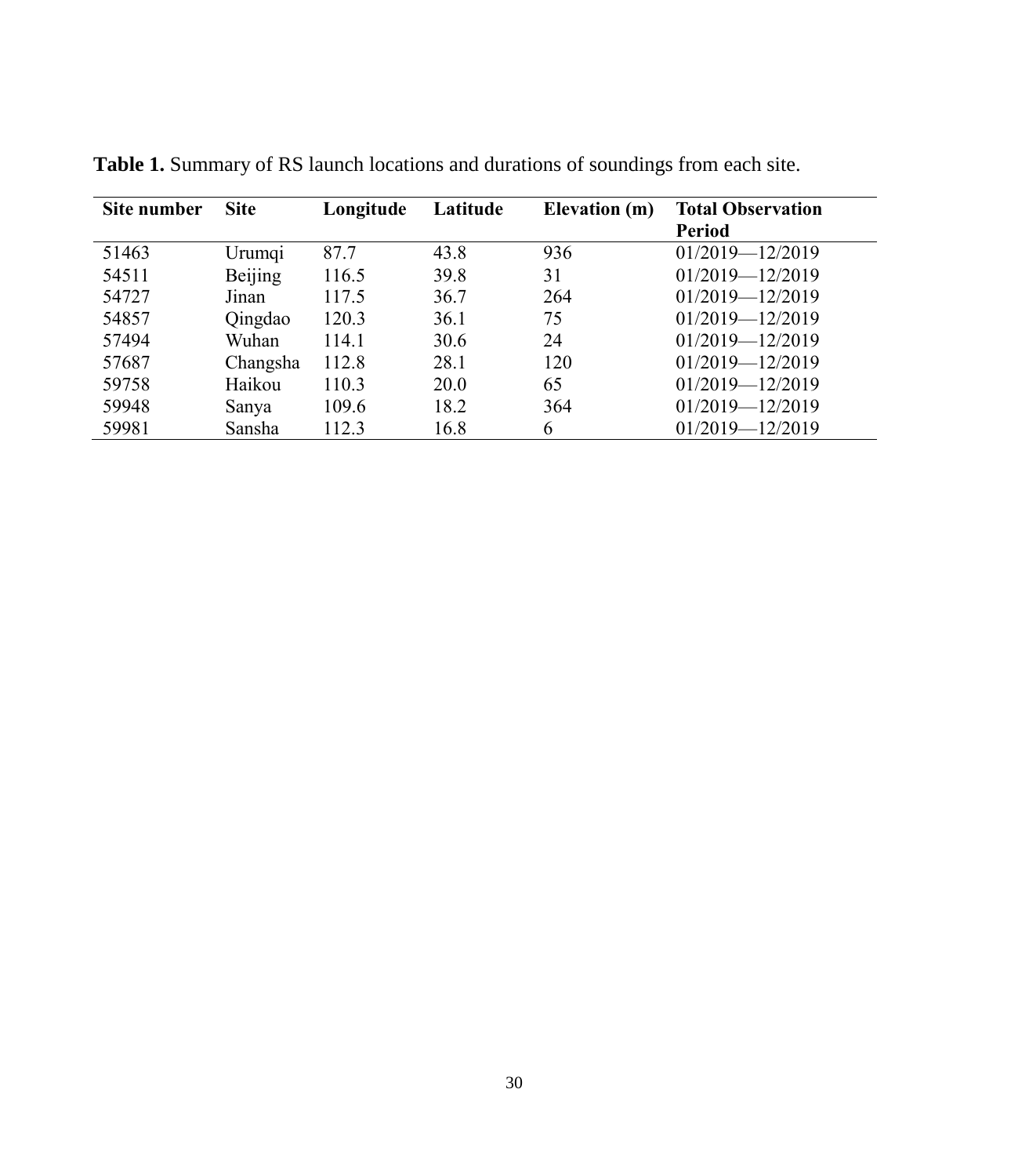| <b>Type</b> | Consistency  | $GM_{\theta}$ | GM <sub>RH</sub> | PM        | RM     |
|-------------|--------------|---------------|------------------|-----------|--------|
|             |              |               |                  |           |        |
|             | Consistent   | 83.96%        | 74.06%           | 80.48%    | 80.75% |
| <b>CBL</b>  | Inconsistent | 13.37%        | 24.60%           | 14.97%    | 16.31% |
|             | Nan          | 02.67%        | 01.34%           | 04.55%    | 02.94% |
|             | Consistent   | 91.72%        | 84.97%           | 86.93%    | 69.50% |
| <b>NBL</b>  | Inconsistent | 7.41%         | 14.49%           | 12.09%    | 12.20% |
|             | Nan          | 00.87%        | 00.54%           | 00.98%    | 18.30% |
|             | Consistent   | 58.35%        | 57.87%           | 49.34%    | 28.47% |
| <b>SBL</b>  | Inconsistent | 41.23%        | 41.35%           | 50.66%    | 08.05% |
|             | Nan          | 00.42%        | 00.78%           | 00.00%    | 63.47% |
|             | Consistent   | 94.85%        | 90.40%           | 55.58%    | 03.07% |
| TIL         | Inconsistent | 04.86%        | 09.60%           | 44.42%    | 00.98% |
|             | Nan          | 00.29%        | $00.00\%$        | $00.00\%$ | 95.95% |

**Table 2.** Consistency statistics of algorithms under different classification conditions.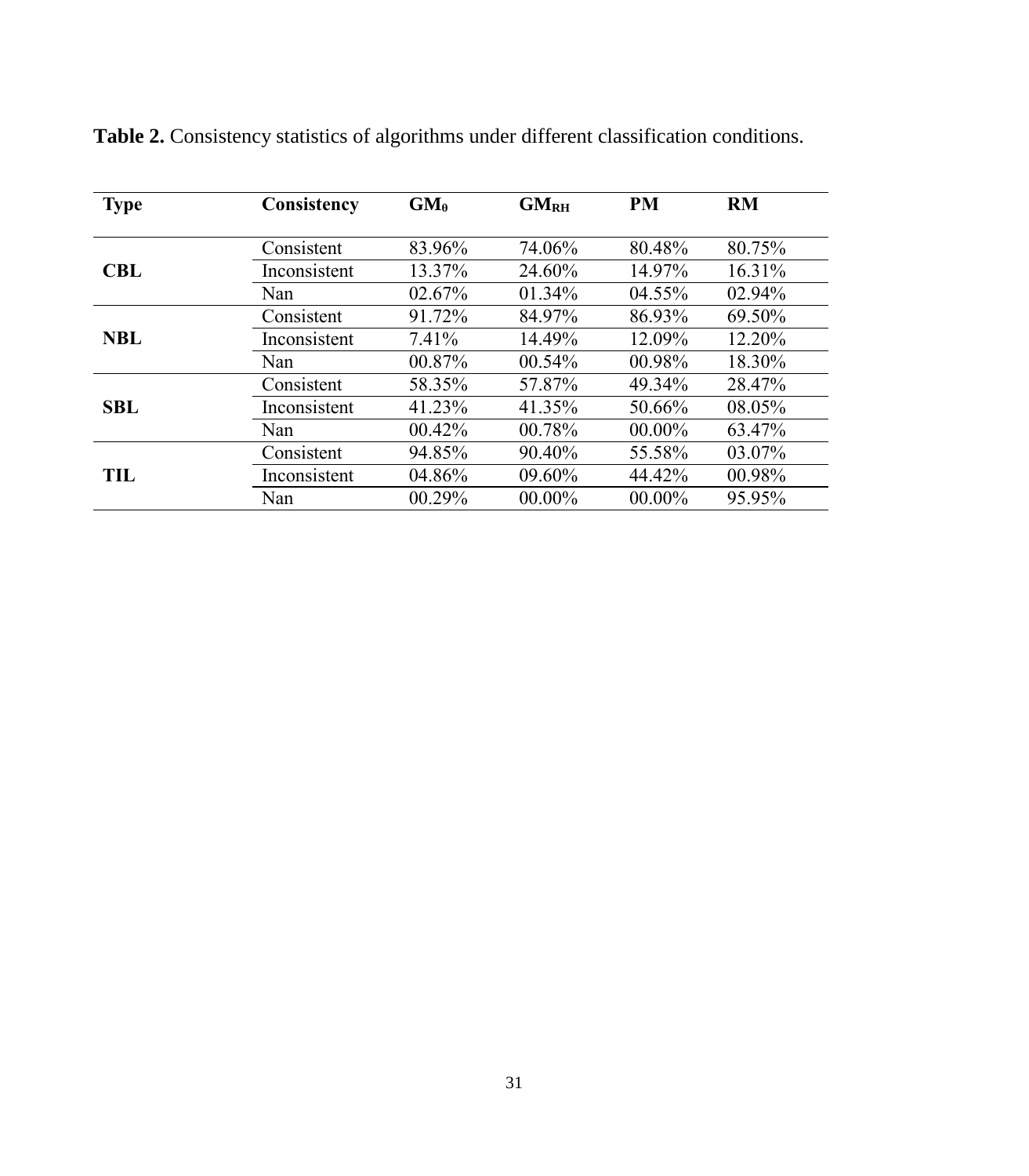

total cases (blue), CBL cases (orange), NBL cases (yellow) and SBL cases (white).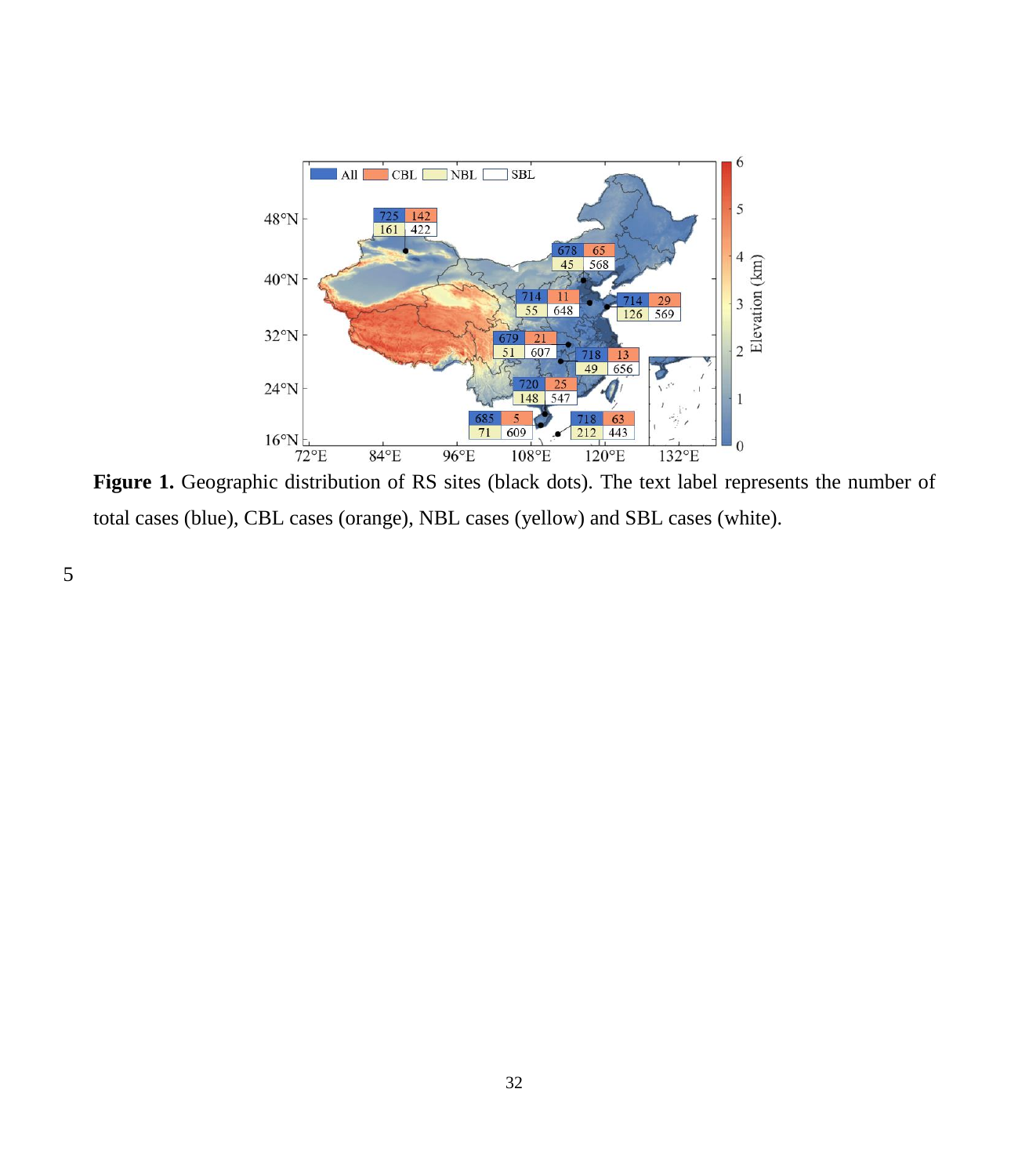

**Figure 2.** Statistics of the classification number of the nine selected sites at different times. The red, orange, green and blue squares represent CBL, NBL, TIL and SBL, respectively.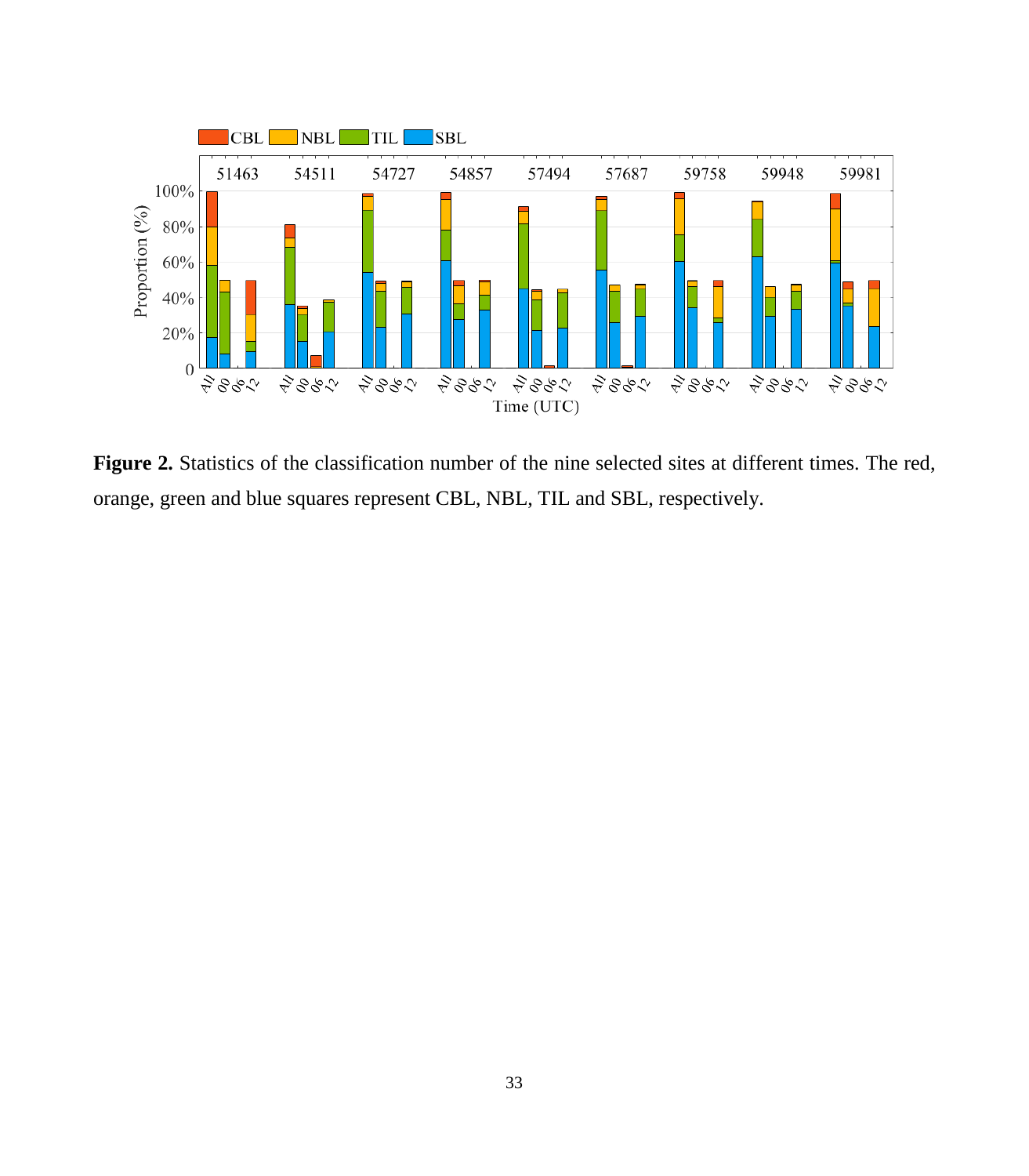

Figure 3. Daily quartile and average values height of PBLH under (a) all conditions, (b) CBL, (c) NBL and (d) SBL. For each method, the 25th, 50th and 75th percentile values are shown in coloured, white and grey bars, respectively. The solid black dots represent the average PBLH.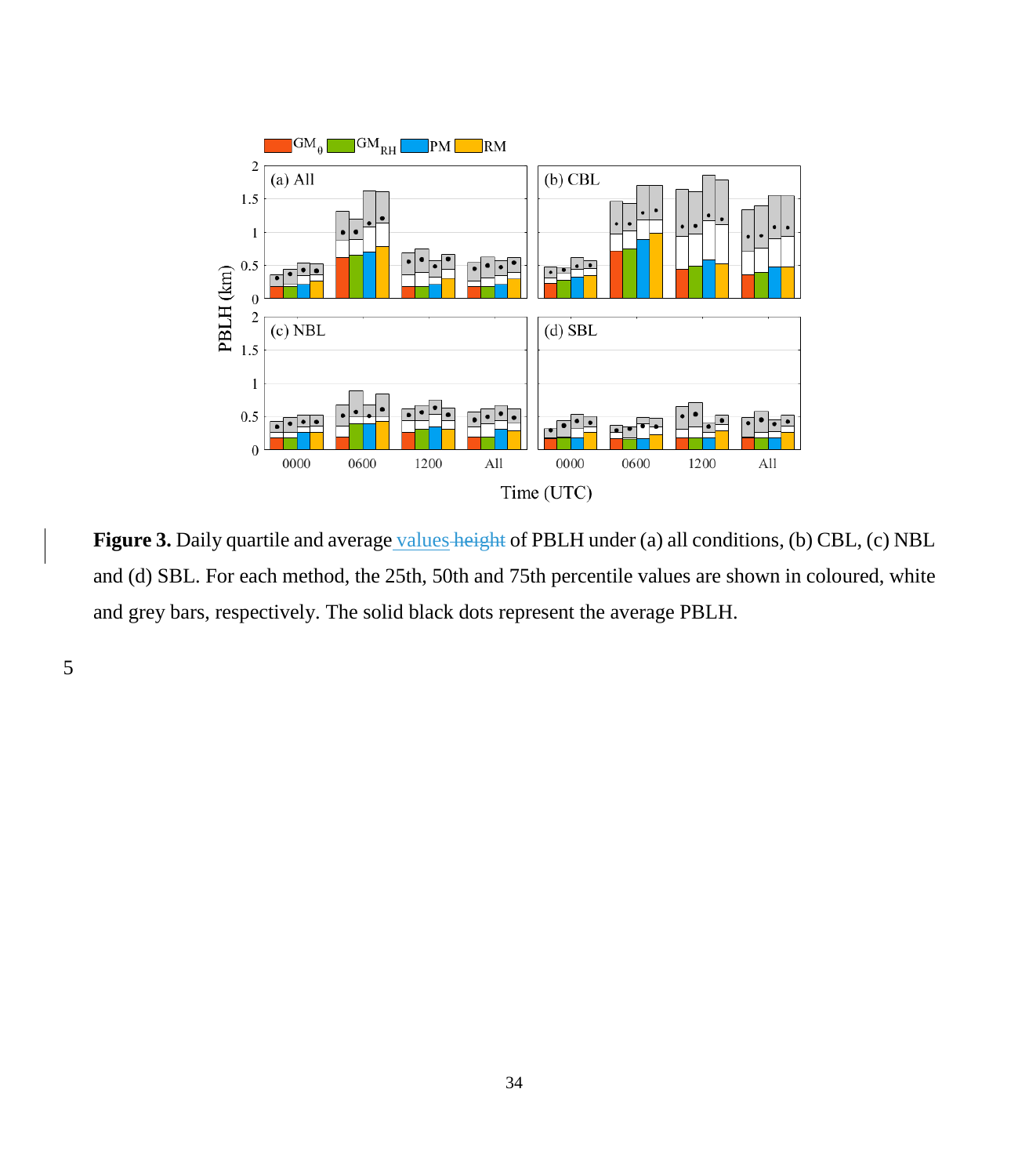

**Figure 4.** Case studies of PBLH determination from (a)  $GM_\theta$  (blue) and  $GM_{RH}$  (orange), (b) PM (blue) and RM (orange) and (c) profiles of temperature (blue) and wind speed (orange) under CBL classification. (d), (e) and (f) are same as (a), (b) and (c) but in different cases.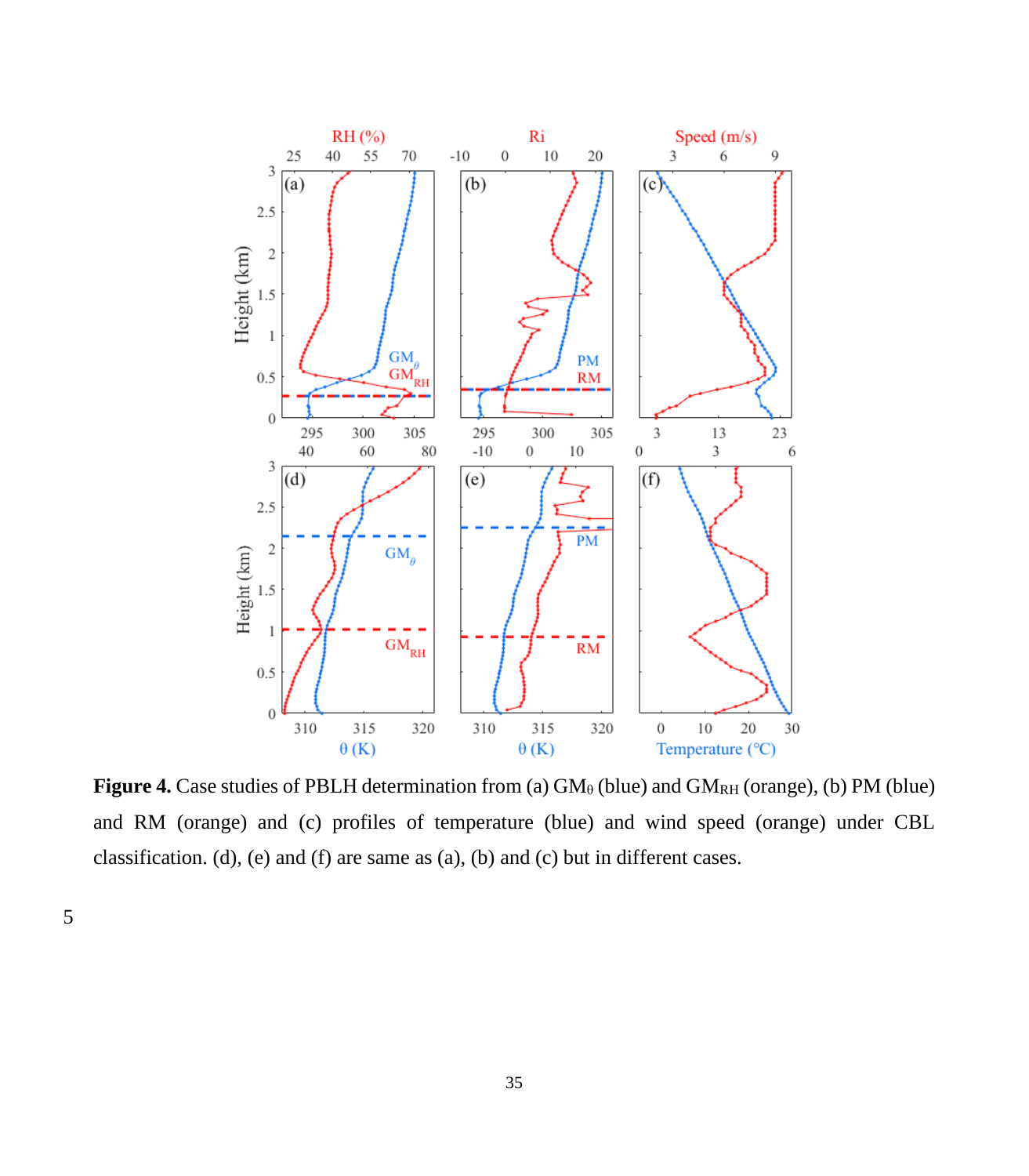

Figure 5. Same description as that in Figure 4, but under NBL classification.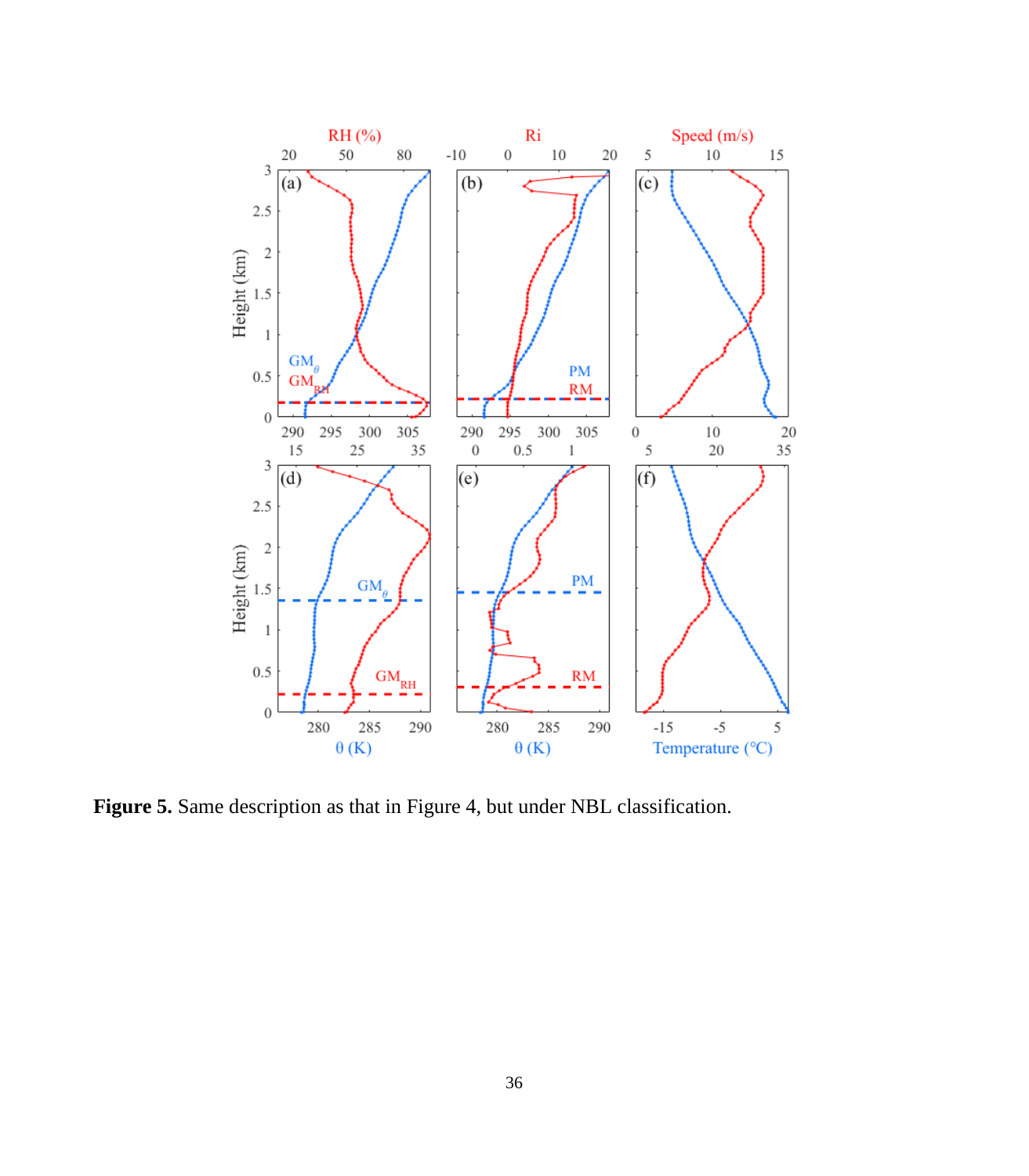

Figure 6. Same description as that in Figure 4, but under SBL classification.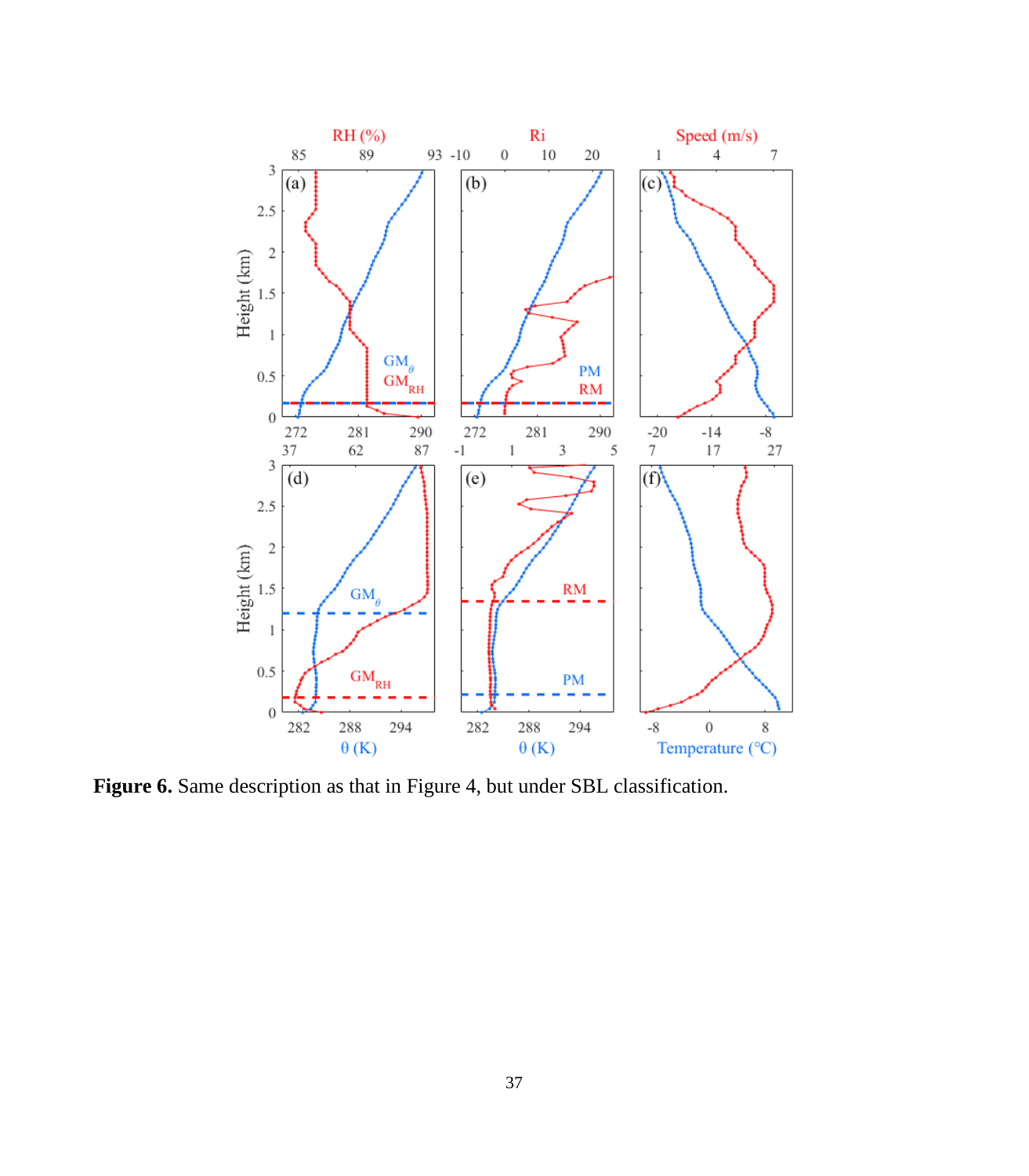

Figure 7. Mean (solid line) and standard deviation (shadow) profiles of wind speed and potential temperature in (a, d) CBL, (b, e) NBL and (c, f) SBL classifications.